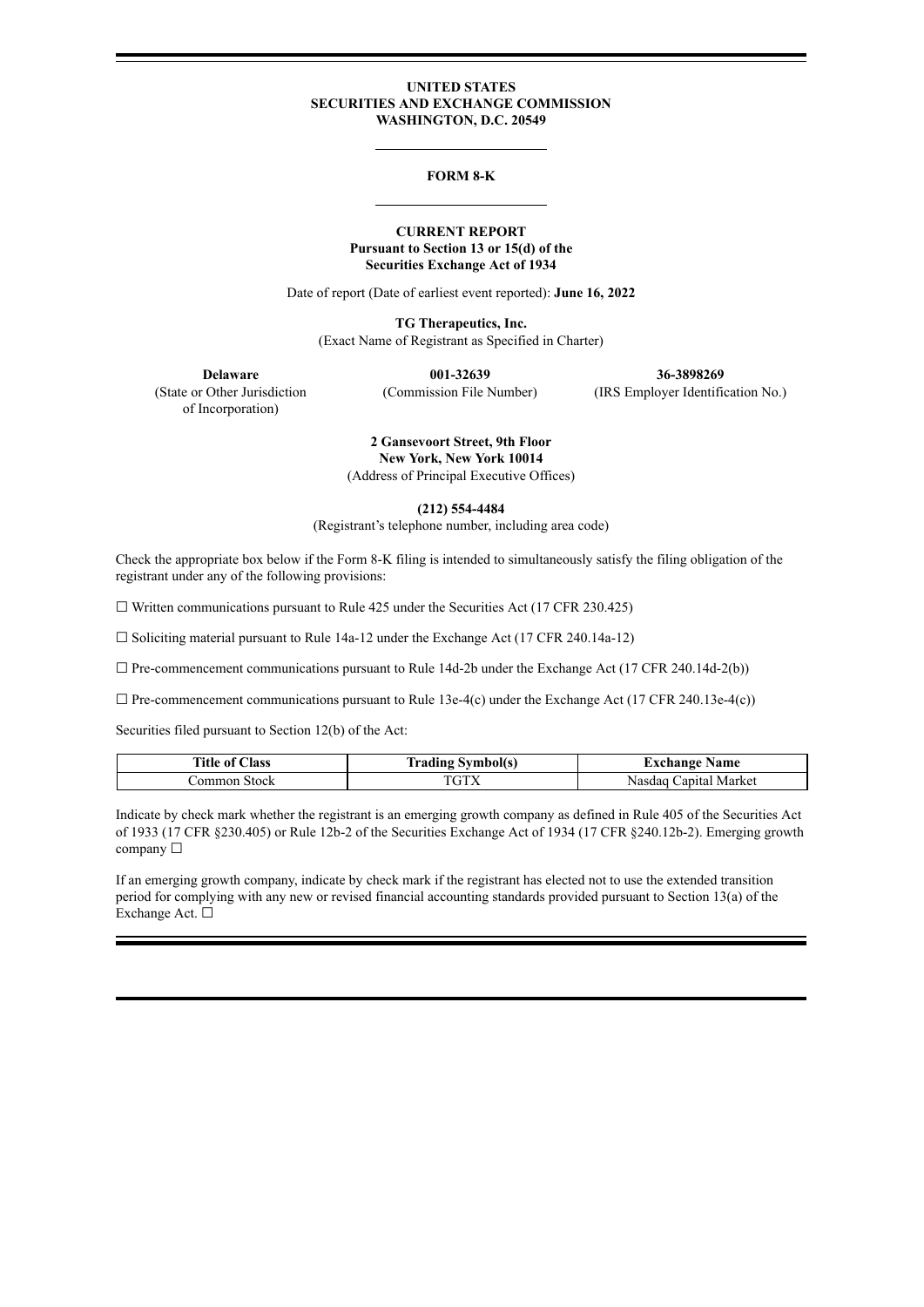### **Item 5.07. Submission of Matters to a Vote of Security Holders.**

On Thursday, June 16, 2022 at 9:30 a.m. Eastern Time, by means of an online meeting platform, TG Therapeutics, Inc. (the "Company") held its 2022 Annual Meeting. Stockholders representing 115,124,480, or 79.69%, of the 144,450,984 outstanding shares were present in person or by proxy, constituting a quorum, under applicable law. Proxies were solicited by the Company pursuant to Regulation 14A under the Securities Exchange Act of 1934, as amended, (the "SEC"). Each of the proposals below are described in detail in the Company's definitive proxy statement on Schedule 14A for the 2022 Annual Meeting, filed with the SEC on April 29, 2022. At the Annual Meeting, all of the proposals were approved except for proposals 4 and 5.

The results are as follows:

### **Proposal 1**

The votes with respect to the election of the six directors to hold office until the 2023 annual meeting were as follows:

| <b>Director</b>     | <b>Votes For</b> | % Voted For | Votes<br>Withheld | % Voted<br>Withheld | <b>Broker Non-</b><br>Votes |
|---------------------|------------------|-------------|-------------------|---------------------|-----------------------------|
| Michael S. Weiss    | 57,698,697       | 65.95%      | 29,786,144        | 34.05%              | 27,639,639                  |
| Laurence N. Charney | 60,789,650       | 69.49%      | 26,695,191        | 30.51%              | 27,639,639                  |
| Yann Echelard       | 27,596,877       | 31.54%      | 59,887,964        | 68.46%              | 27,639,639                  |
| Kenneth Hoberman    | 66,254,448       | 75.73%      | 21,230,393        | 24.27%              | 27,639,639                  |
| Daniel Hume         | 27,662,475       | 31.62%      | 59,822,366        | 68.38%              | 27,639,639                  |
| Sagar Lonial, MD    | 23,050,770       | 26.35%      | 64.434.071        | 73.65%              | 27,639,639                  |

### **Proposal 2**

The vote with respect to the approval of the Company's 2022 Incentive Plan was as follows:

| <b>Total Votes For</b> | <b>Total Votes Against</b> | Abstentions | <b>Broker Non-Votes</b> |
|------------------------|----------------------------|-------------|-------------------------|
| 53,872,018             | 33,270,804                 | 342.019     | 27,639,639              |

#### **Proposal 3**

The vote with respect to the ratification of KPMG LLP as the Company's independent registered public accounting firm for the fiscal year ending December 31, 2022 was as follows:

| <b>Total Votes For</b> | <b>Total Votes Against</b> | Abstentions | <b>Broker Non-Votes</b>  |
|------------------------|----------------------------|-------------|--------------------------|
| 114,039,605            | 405,241                    | 679,634     | $\overline{\phantom{0}}$ |

#### **Proposal 4**

The advisory vote to approve the compensation of the Company's named executive officers was as follows:

| <b>Total Votes For</b> | <b>Total Votes Against</b> | Abstentions | <b>Broker Non-Votes</b> |
|------------------------|----------------------------|-------------|-------------------------|
| 25,817,915             | 61,157,912                 | 509,014     | 27,639,639              |

### **Proposal 5**

The advisory vote to set the frequency of the advisory vote on the compensation of the Company's named executive officers was as follows:

| <b>Three Years</b> | <b>Two Years</b> | <b>One Year</b> | Abstentions |
|--------------------|------------------|-----------------|-------------|
| 19,961,457         | 291,355          | 66,944,708      | 287,321     |

The Board's recommendation to hold the advisory frequency vote on the compensation of the Company's named executive officers every three years did not receive a majority of the votes cast. The Board values the opinion of the Company's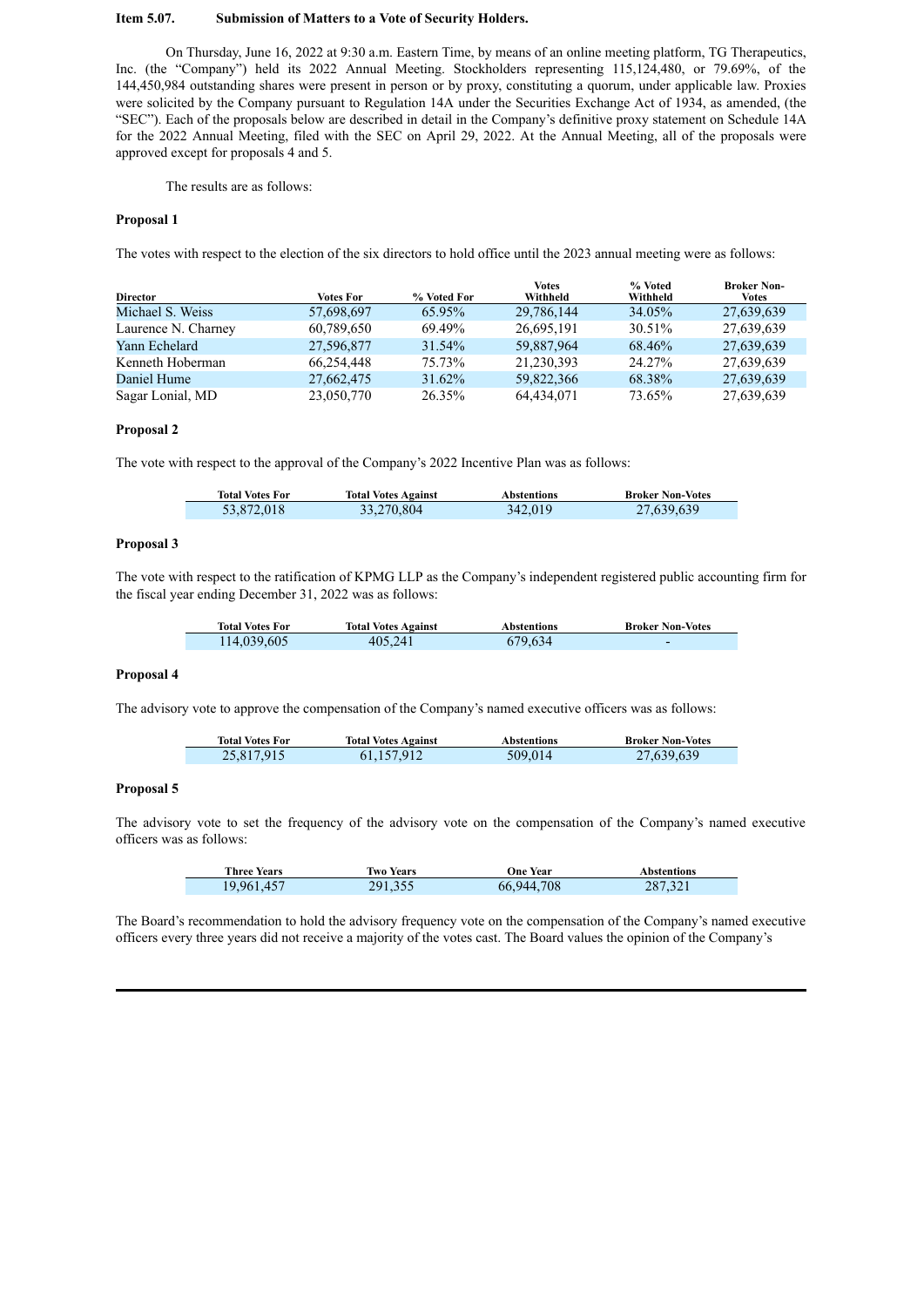stockholders and has taken into consideration the recommendation of the Company's stockholders to hold an advisory vote on executive compensation every year. After consideration, the Board has determined, and believe it to be in the best interest of the Company, to hold an advisory vote on executive compensation every three years, or until the Board otherwise determines that a different frequency for such advisor vote is in the best interest of the stockholders of the Company.

## **Item 9.01. Financial Statements and Exhibits.**

## (d) Exhibits.

The following exhibits are filed as part of this report:

# **Exhibit**

| Number | <b>Description</b>                                                           |
|--------|------------------------------------------------------------------------------|
| 10.1   | TG Therapeutics, Inc. 2022 Incentive Plan.                                   |
| 104    | The cover page from this Current Report on Form 8-K formatted in Inline XBRL |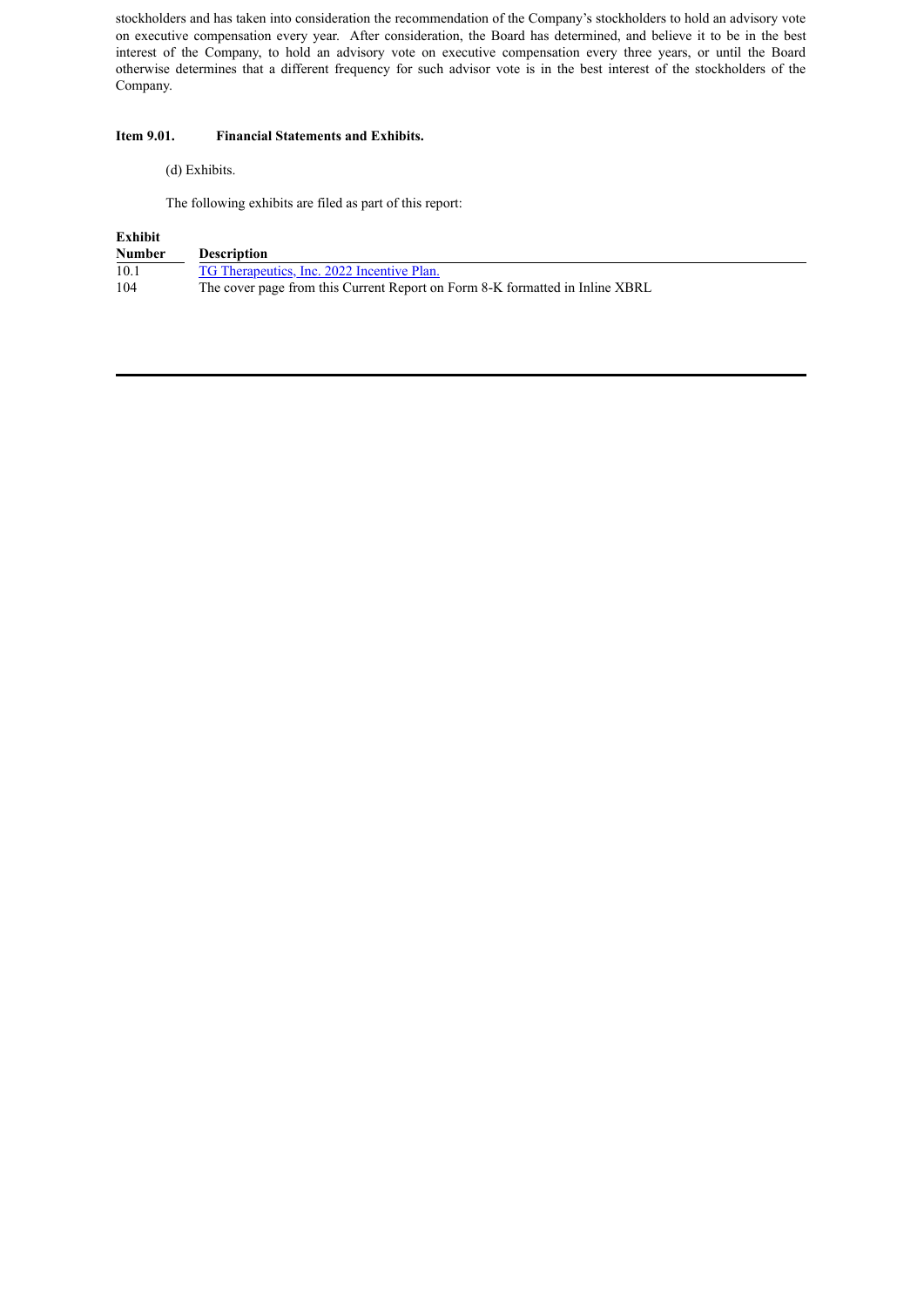# **SIGNATURES**

Pursuant to the requirements of the Securities Exchange Act of 1934, the registrant has duly caused this report to be signed on its behalf by the undersigned hereunto duly authorized.

TG THERAPEUTICS, INC.

(Registrant)

Date: June  $23, 2022$  By:  $\frac{1}{s}$  Sean A. Power Name: Sean A. Power Title: Chief Financial Officer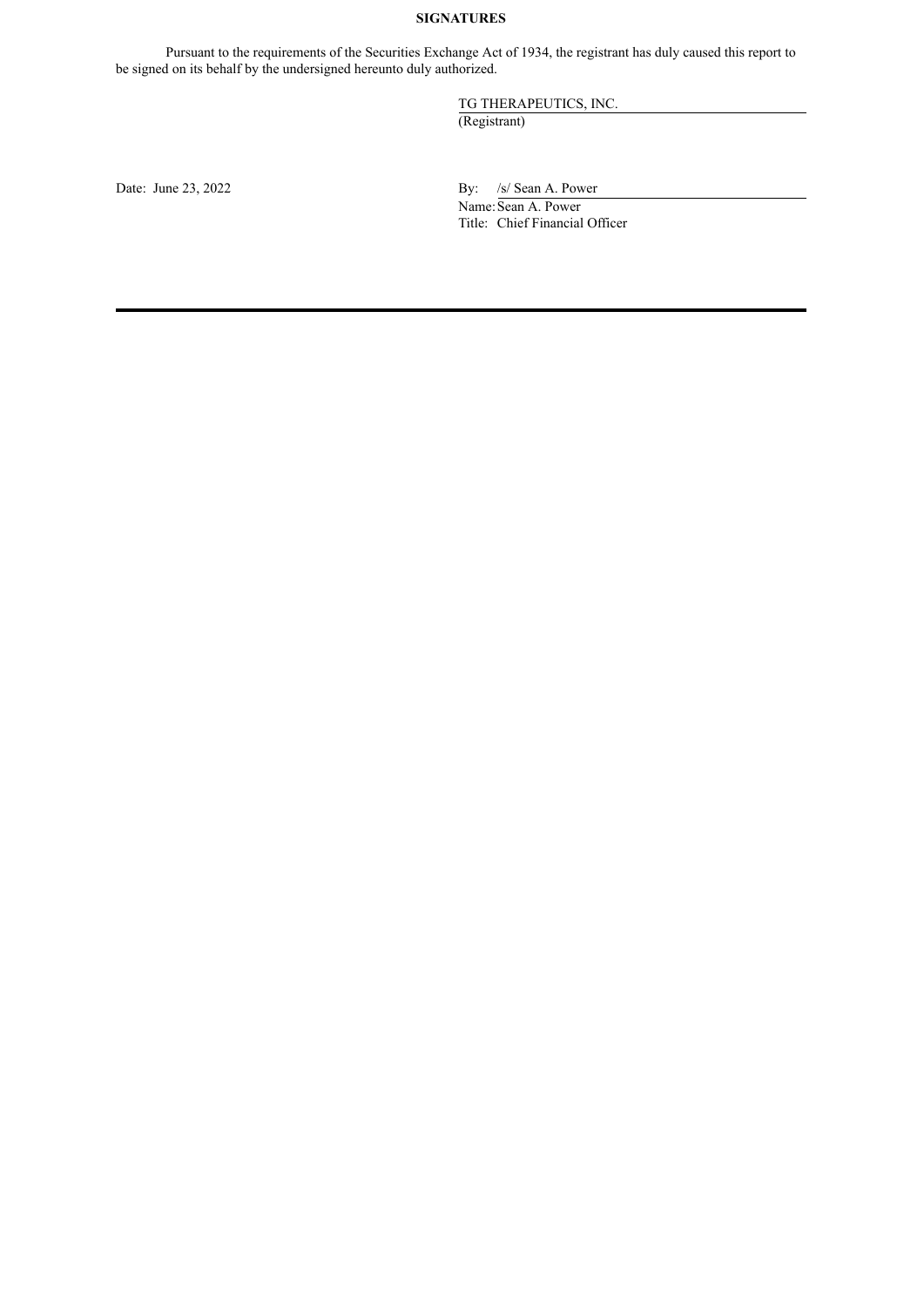### **TG THERAPEUTICS, INC. 2022 INCENTIVE PLAN**

### **ARTICLE 1 PURPOSE**

<span id="page-4-0"></span>1.1.GENERAL. The purpose of the TG Therapeutics, Inc. 2022 Incentive Plan (the "Plan") is to promote the success, and enhance the value, of TG Therapeutics, Inc. (the "Company"), by linking the personal interests of employees, officers, directors and consultants of the Company or any Affiliate (as defined below) to those of Company stockholders and by providing such persons with an incentive for outstanding performance. The Plan is further intended to provide flexibility to the Company in its ability to motivate, attract, and retain the services of employees, officers, directors and consultants upon whose judgment, interest, and special effort the successful conduct of the Company's operation is largely dependent. Accordingly, the Plan permits the grant of incentive awards from time to time to selected employees, officers, directors and consultants of the Company and its Affiliates.

## **ARTICLE 2 DEFINITIONS**

2.1.DEFINITIONS. When a word or phrase appears in this Plan with the initial letter capitalized, and the word or phrase does not commence a sentence, the word or phrase shall generally be given the meaning ascribed to it in this Section or in Section 1.1 unless a clearly different meaning is required by the context. The following words and phrases shall have the following meanings:

(a)"Affiliate" means (i) any Subsidiary or Parent, or (ii) an entity that directly or through one or more intermediaries controls, is controlled by or is under common control with, the Company, as determined by the Committee.

(b)"Award" means an award of Options, Stock Appreciation Rights, Restricted Stock, Restricted Stock Units, Deferred Stock Units, Performance Awards, Other Stock-Based Awards, or any other right or interest relating to Stock or cash, granted to a Participant under the Plan.

(c)"Award Certificate" means a written document, in such form as the Committee prescribes from time to time, setting forth the terms and conditions of an Award. Award Certificates may be in the form of individual award agreements or certificates or a program document describing the terms and provisions of an Award or series of Awards under the Plan. The Committee may provide for the use of electronic, internet or other non-paper Award Certificates, and the use of electronic, internet or other non-paper means for the acceptance thereof and actions thereunder by a Participant.

(d)"Beneficial Owner" shall have the meaning given such term in Rule 13d-3 of the General Rules and Regulations under the 1934 Act.

(e)"Board" means the Board of Directors of the Company.

(f)"Cause" as a reason for a Participant's termination of employment shall have the meaning assigned such term in the employment, consulting, severance or similar agreement, if any, between such Participant and the Company or an Affiliate; provided, however, that if there is no such employment, consulting, severance or similar agreement in which such term is defined, and unless otherwise defined in the applicable Award Certificate, "Cause" shall mean any of the following acts by the Participant, as determined by the Committee: gross neglect of duty, prolonged absence from duty without the consent of the Company, material breach by the Participant of any published Company code of conduct or code of ethics; or willful misconduct, misfeasance or malfeasance of duty which is reasonably determined to be detrimental to the Company. With respect to a Participant's termination of directorship, "Cause" means an act or failure to act that constitutes cause for removal of a director under applicable Delaware law. The determination of the Committee as to the existence of "Cause" shall be conclusive on the Participant and the Company.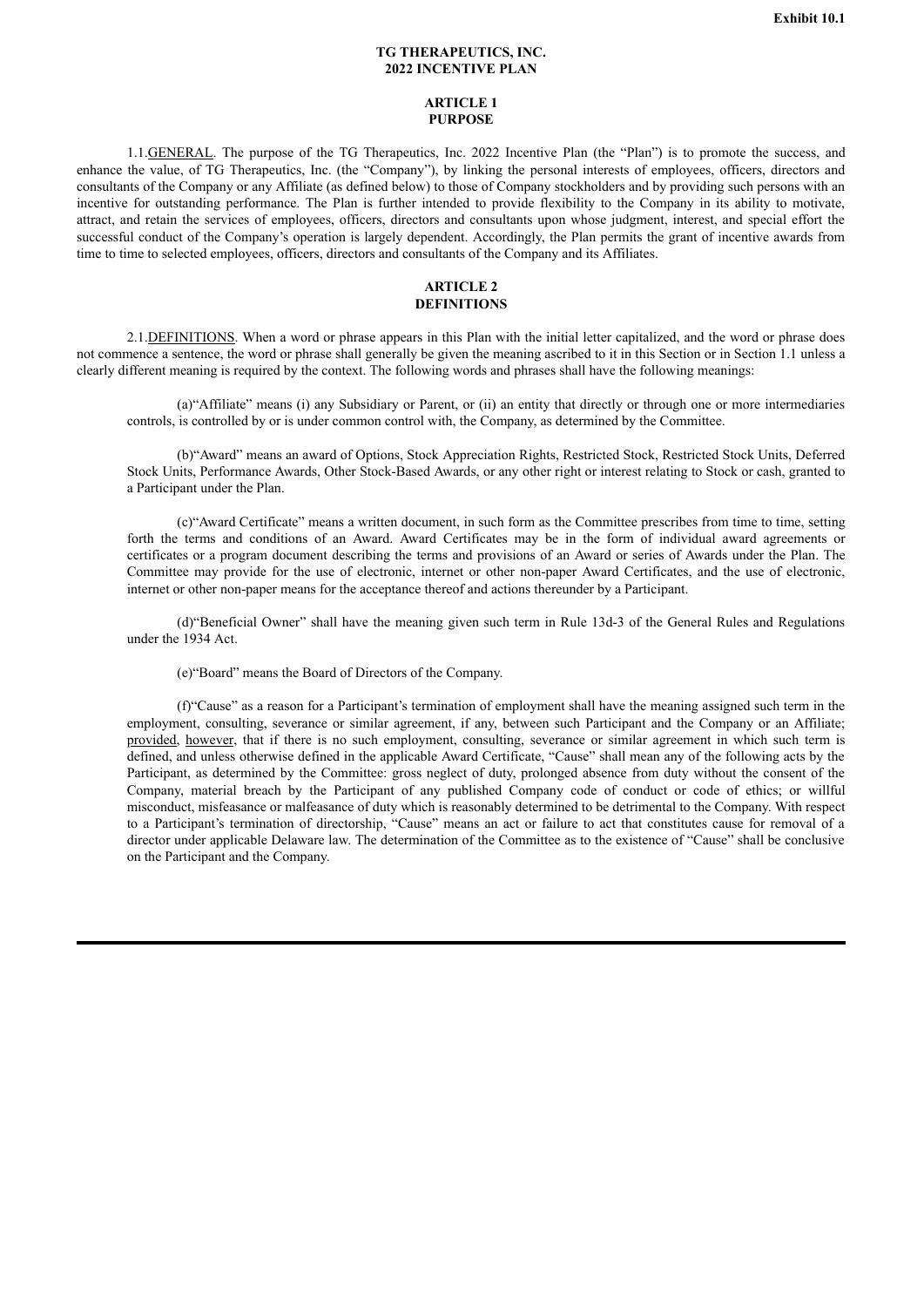(g)"Change in Control" means and includes the occurrence of any one of the following events:

(i) during any consecutive 12-month period, individuals who, at the beginning of such period, constitute the Board (the "Incumbent Directors") cease for any reason to constitute at least a majority of such Board, provided that any person becoming a director after the beginning of such 12-month period and whose election or nomination for election was approved by a vote of at least a majority of the Incumbent Directors then on the Board shall be an Incumbent Director; provided, however, that no individual initially elected or nominated as a director of the Company as a result of an actual or threatened election contest with respect to the election or removal of directors ("Election Contest") or other actual or threatened solicitation of proxies or consents by or on behalf of any Person other than the Board ("Proxy Contest"), including by reason of any agreement intended to avoid or settle any Election Contest or Proxy Contest, shall be deemed an Incumbent Director; or

(ii) any Person becomes a Beneficial Owner, directly or indirectly, of either (A) 50% or more of the thenoutstanding shares of common stock of the Company ("Company Common Stock") or (B) securities of the Company representing 50% or more of the combined voting power of the Company's then outstanding securities eligible to vote for the election of directors (the "Company Voting Securities"); provided, however, that for purposes of this subsection (ii), the following acquisitions of Company Common Stock or Company Voting Securities shall not constitute a Change in Control: (w) an acquisition directly from the Company, (x) an acquisition by the Company or a Subsidiary, (y) an acquisition by any employee benefit plan (or related trust) sponsored or maintained by the Company or any Subsidiary, or (z) an acquisition pursuant to a Non-Qualifying Transaction (as defined in subsection (iii) below); or

(iii) the consummation of a reorganization, merger, consolidation, statutory share exchange or similar form of corporate transaction involving the Company or a Subsidiary (a "Reorganization"), or the sale or other disposition of all or substantially all of the Company's assets (a "Sale") or the acquisition of assets or stock of another corporation or other entity (an "Acquisition"), unless immediately following such Reorganization, Sale or Acquisition: (A) all or substantially all of the individuals and entities who were the Beneficial Owners, respectively, of the outstanding Company Common Stock and outstanding Company Voting Securities immediately prior to such Reorganization, Sale or Acquisition beneficially own, directly or indirectly, more than 50% of, respectively, the then outstanding shares of common stock and the combined voting power of the then outstanding voting securities entitled to vote generally in the election of directors, as the case may be, of the entity resulting from such Reorganization, Sale or Acquisition (including, without limitation, an entity which as a result of such transaction owns the Company or all or substantially all of the Company's assets or stock either directly or through one or more subsidiaries, the "Surviving Entity") in substantially the same proportions as their ownership, immediately prior to such Reorganization, Sale or Acquisition, of the outstanding Company Common Stock and the outstanding Company Voting Securities, as the case may be, and (B) no person (other than  $(x)$  the Company or any Subsidiary, (y) the Surviving Entity or its ultimate parent entity, or (z) any employee benefit plan (or related trust) sponsored or maintained by any of the foregoing) is the Beneficial Owner, directly or indirectly, of 50% or more of the total common stock or 50% or more of the total voting power of the outstanding voting securities eligible to elect directors of the Surviving Entity, and (C) at least a majority of the members of the board of directors of the Surviving Entity were Incumbent Directors at the time of the Board's approval of the execution of the initial agreement providing for such Reorganization, Sale or Acquisition (any Reorganization, Sale or Acquisition which satisfies all of the criteria specified in (A), (B) and (C) above shall be deemed to be a "Non-Qualifying Transaction"); or

(iv) approval by the stockholders of the Company of a complete liquidation or dissolution of the Company.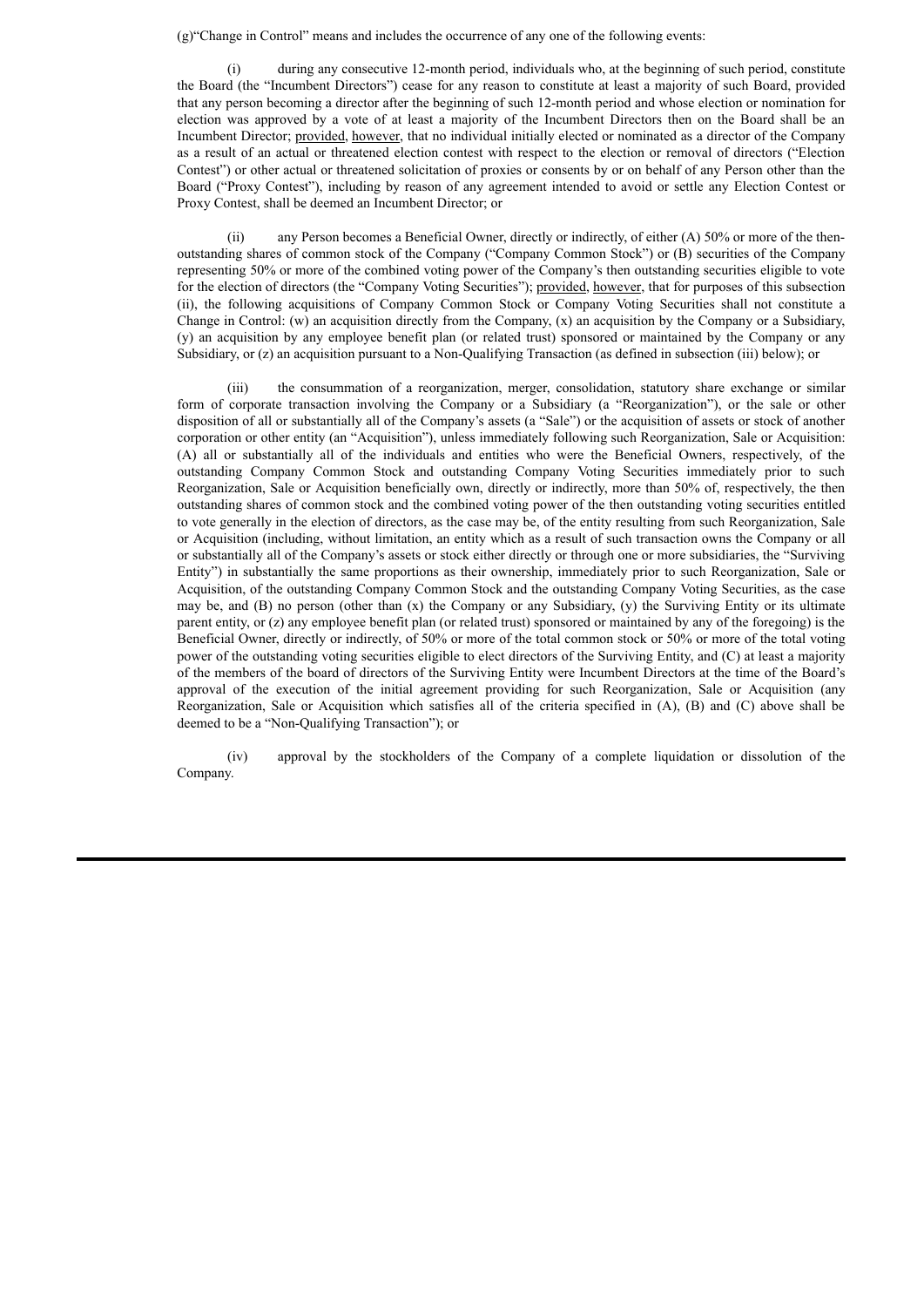(h)"Code" means the Internal Revenue Code of 1986, as amended from time to time. For purposes of this Plan, references to sections of the Code shall be deemed to include references to any applicable regulations thereunder and any successor or similar provision.

- (i)"Committee" means the committee of the Board described in Article 4.
- (j)"Company" means TG Therapeutics, Inc., a Delaware corporation, or any successor corporation.

(k)"Continuous Service" means the absence of any interruption or termination of service as an employee, officer, consultant or director of the Company or any Affiliate, as applicable; provided, however, that for purposes of an Incentive Stock Option "Continuous Service" means the absence of any interruption or termination of service as an employee of the Company or any Parent or Subsidiary, as applicable, pursuant to applicable tax regulations. Continuous Service shall not be considered interrupted in the following cases: (i) a Participant transfers employment between the Company and an Affiliate or between Affiliates, or (ii) in the discretion of the Committee as specified at or prior to such occurrence, in the case of a spin-off, sale or disposition of the Participant's employer from the Company or any Affiliate, or (iii) a Participant transfers from being an employee of the Company or an Affiliate to being a director of the Company or of an Affiliate, or vice versa, or (iv) in the discretion of the Committee, a Participant transfers from being an employee of the Company or an Affiliate to being a consultant to the Company or of an Affiliate, or vice versa, or (v) any leave of absence authorized in writing by the Company prior to its commencement; provided, however, that for purposes of Incentive Stock Options, no such leave may exceed 90 days, unless reemployment upon expiration of such leave is guaranteed by statute or contract. If reemployment upon expiration of a leave of absence approved by the Company is not so guaranteed, on the 91st day of such leave any Incentive Stock Option held by the Participant shall cease to be treated as an Incentive Stock Option and shall be treated for tax purposes as a Nonstatutory Stock Option. Whether military, government or other service or other leave of absence shall constitute a termination of Continuous Service shall be determined in each case by the Committee at its discretion, and any determination by the Committee shall be final and conclusive; provided, however, that for purposes of any Award that is subject to Code Section 409A, the determination of a leave of absence must comply with the requirements of a "bona fide leave of absence" as provided in Treas. Reg. **Section 1.409A-1(h)**.

(l)"Deferred Stock Unit" means a right granted to a Participant under Article 9 to receive Shares (or the equivalent value in cash or other property if the Committee so provides) at a future time as determined by the Committee, or as determined by the Participant within guidelines established by the Committee in the case of voluntary deferral elections.

(m)"Disability" of a Participant means that the Participant (i) is unable to engage in any substantial gainful activity by reason of any medically determinable physical or mental impairment which can be expected to result in death or can be expected to last for a continuous period of not less than 12 months, or (ii) is, by reason of any medically determinable physical or mental impairment which can be expected to result in death or can be expected to last for a continuous period of not less than 12 months, receiving income replacement benefits for a period of not less than three months under an accident or health plan covering employees of the Participant's employer. If the determination of Disability relates to an Incentive Stock Option, Disability means Permanent and Total Disability as defined in Section  $22(e)(3)$  of the Code. In the event of a dispute, the determination of whether a Participant is Disabled will be made by the Committee and may be supported by the advice of a physician competent in the area to which such Disability relates.

(n)"Dividend Equivalent" means a right granted with respect to an Award pursuant to Article 11.

(o)"Effective Date" has the meaning assigned such term in Section 3.1.

(p)"Eligible Participant" means an employee, officer, consultant or director of the Company or any Affiliate.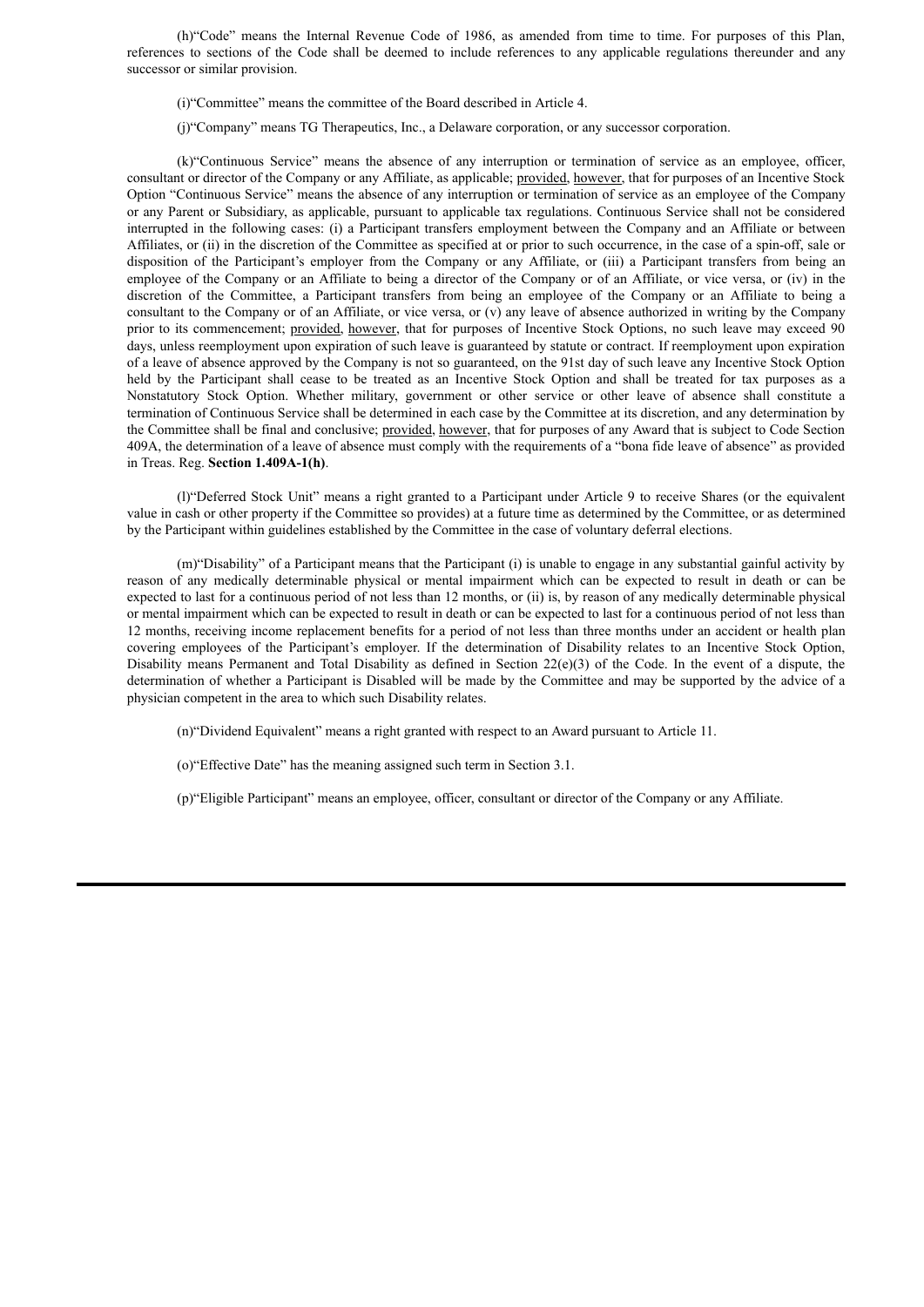(q)"Exchange" means any national securities exchange on which the Stock may from time to time be listed or traded.

(r)"Fair Market Value," on any date, means (i) if the Stock is listed on an Exchange, the closing sales price on the principal such Exchange on such date or, in the absence of reported sales on such date, the closing sales price on the immediately preceding date on which sales were reported, or (ii) if the Stock is not listed on an Exchange, the mean between the bid and offered prices as quoted by the applicable interdealer quotation system for such date, provided that if the Stock is not quoted on an interdealer quotation system or it is determined that the fair market value is not properly reflected by such quotations. Fair Market Value will be determined by such other method as the Committee determines in good faith to be reasonable and in compliance with Code Section 409A.

(s)"Full-Value Award" means an Award other than in the form of an Option or SAR, and which is settled by the issuance of Stock (or at the discretion of the Committee, settled in cash valued by reference to Stock value).

(t)"Good Reason" (or a similar term denoting constructive termination) has the meaning, if any, assigned such term in the employment, consulting, severance or similar agreement, if any, between a Participant and the Company or an Affiliate; provided, however, that if there is no such employment, consulting, severance or similar agreement in which such term is defined, "Good Reason" shall have the meaning, if any, given such term in the applicable Award Certificate. If not defined in either such document, the term "Good Reason" as used herein shall not apply to a particular Award.

(u)"Grant Date" of an Award means the first date on which all necessary corporate action has been taken to approve the grant of the Award as provided in the Plan, or such later date as is determined and specified as part of that authorization process. Notice of the grant shall be provided to the grantee within a reasonable time after the Grant Date.

(v)"Incentive Stock Option" means an Option that is intended to be an incentive stock option and meets the requirements of Section 422 of the Code or any successor provision thereto.

(w)"Independent Directors" means those members of the Board who qualify at any given time as an "independent" director under the applicable rules of each Exchange on which the Shares are listed, and as a "non-employee" director under Rule 16b-3 of the 1934 Act.

(x)"Nonstatutory Stock Option" means an Option that is not an Incentive Stock Option.

(y)"Option" means a right granted to a Participant under Article 7 of the Plan to purchase Stock at a specified price during specified time periods. An Option may be either an Incentive Stock Option or a Nonstatutory Stock Option.

(z)"Other Stock-Based Award" means a right, granted to a Participant under Article 12 that relates to or is valued by reference to Stock or other Awards relating to Stock.

(aa)"Parent" means a corporation, limited liability company, partnership or other entity which owns or beneficially owns a majority of the outstanding voting stock or voting power of the Company. Notwithstanding the above, with respect to an Incentive Stock Option, Parent shall have the meaning set forth in Section 424(e) of the Code.

(bb)"Participant" means an Eligible Participant who has been granted an Award under the Plan; provided that in the case of the death of a Participant, the term "Participant" refers to a beneficiary designated pursuant to Section 13.4 or the legal guardian or other legal representative acting in a fiduciary capacity on behalf of the Participant under applicable state law and court supervision.

(cc)"Performance Award" means any award granted under the Plan pursuant to Article 10.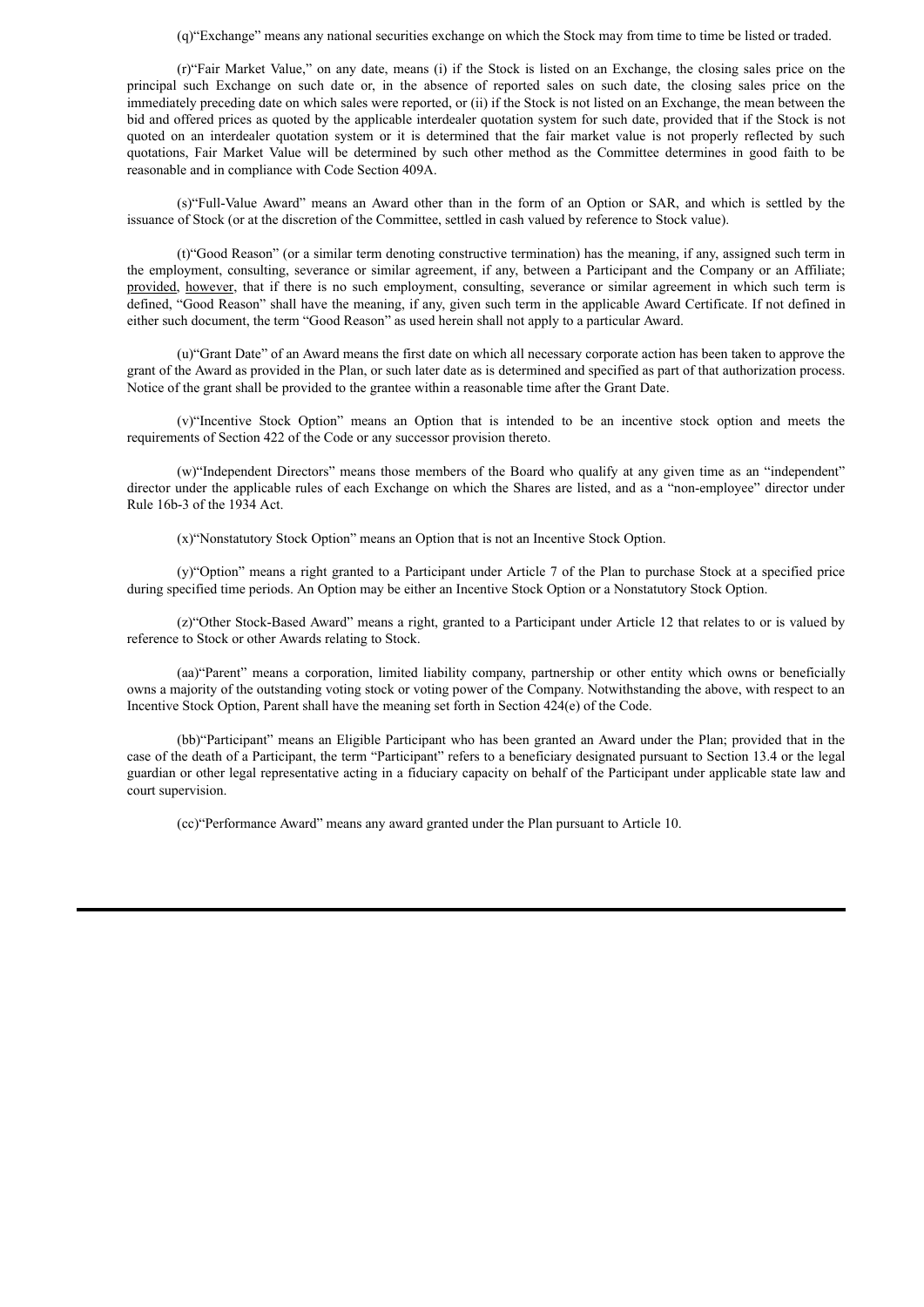(dd)"Person" means any individual, entity or group, within the meaning of Section 3(a)(9) of the 1934 Act and as used in Section  $13(d)(3)$  or  $14(d)(2)$  of the 1934 Act.

(ee)"Plan" means the TG Therapeutics, Inc. 2022 Incentive Plan, as amended from time to time.

(ff)"Prior Plan" means the TG Therapeutics, Inc. Amended and Restated 2012 Incentive Plan, as amended.

(gg)"Restricted Stock" means Stock granted to a Participant under Article 9 that is subject to certain restrictions and to risk of forfeiture.

(hh)"Restricted Stock Unit" means the right granted to a Participant under Article 9 to receive shares of Stock (or the equivalent value in cash or other property if the Committee so provides) in the future, which right is subject to certain restrictions and to risk of forfeiture.

(ii)"Shares" means shares of the Company's Stock. If there has been an adjustment or substitution with respect to the Shares (whether or not pursuant to Article 14), the term "Shares" shall also include any shares of stock or other securities that are substituted for Shares or into which Shares are adjusted.

(jj)"Specified Employee" has the meaning given such term in Code Section 409A and the final regulations thereunder.

(kk)"Stock" means the \$0.001 par value common stock of the Company and such other securities of the Company as may be substituted for Stock pursuant to Article 15.

(ll)"Stock Appreciation Right" or "SAR" means a right granted to a Participant under Article 8 to receive a payment equal to the difference between the Fair Market Value of a Share as of the date of exercise of the SAR over the base price of the SAR, all as determined pursuant to Article 8.

(mm)"Subsidiary" means any corporation, limited liability company, partnership or other entity of which a majority of the outstanding voting stock or voting power is beneficially owned directly or indirectly by the Company. Notwithstanding the above, with respect to an Incentive Stock Option, Subsidiary shall have the meaning set forth in Section 424(f) of the Code.

(nn)"1933 Act" means the Securities Act of 1933, as amended from time to time.

(oo)"1934 Act" means the Securities Exchange Act of 1934, as amended from time to time.

### **ARTICLE 3 EFFECTIVE TERM OF PLAN**

3.1.EFFECTIVE DATE. The Plan will become effective on the date that it is adopted by the Company's stockholders (the "Effective Date").

3.2.TERM OF PLAN. Unless earlier terminated as provided herein, the Plan shall continue in effect until the tenth anniversary of the Effective Date or, if the stockholders approve an amendment to the Plan that increases the number of Shares subject to the Plan, the tenth anniversary of the date of such approval. The termination of the Plan on such date shall not affect the validity of any Award outstanding on the date of termination, which shall continue to be governed by the applicable terms and conditions of the Plan.

### **ARTICLE 4 ADMINISTRATION**

4.1.COMMITTEE. The Plan shall be administered by a Committee appointed by the Board (which Committee shall consist of at least two directors) or, at the discretion of the Board from time to time, the Plan may be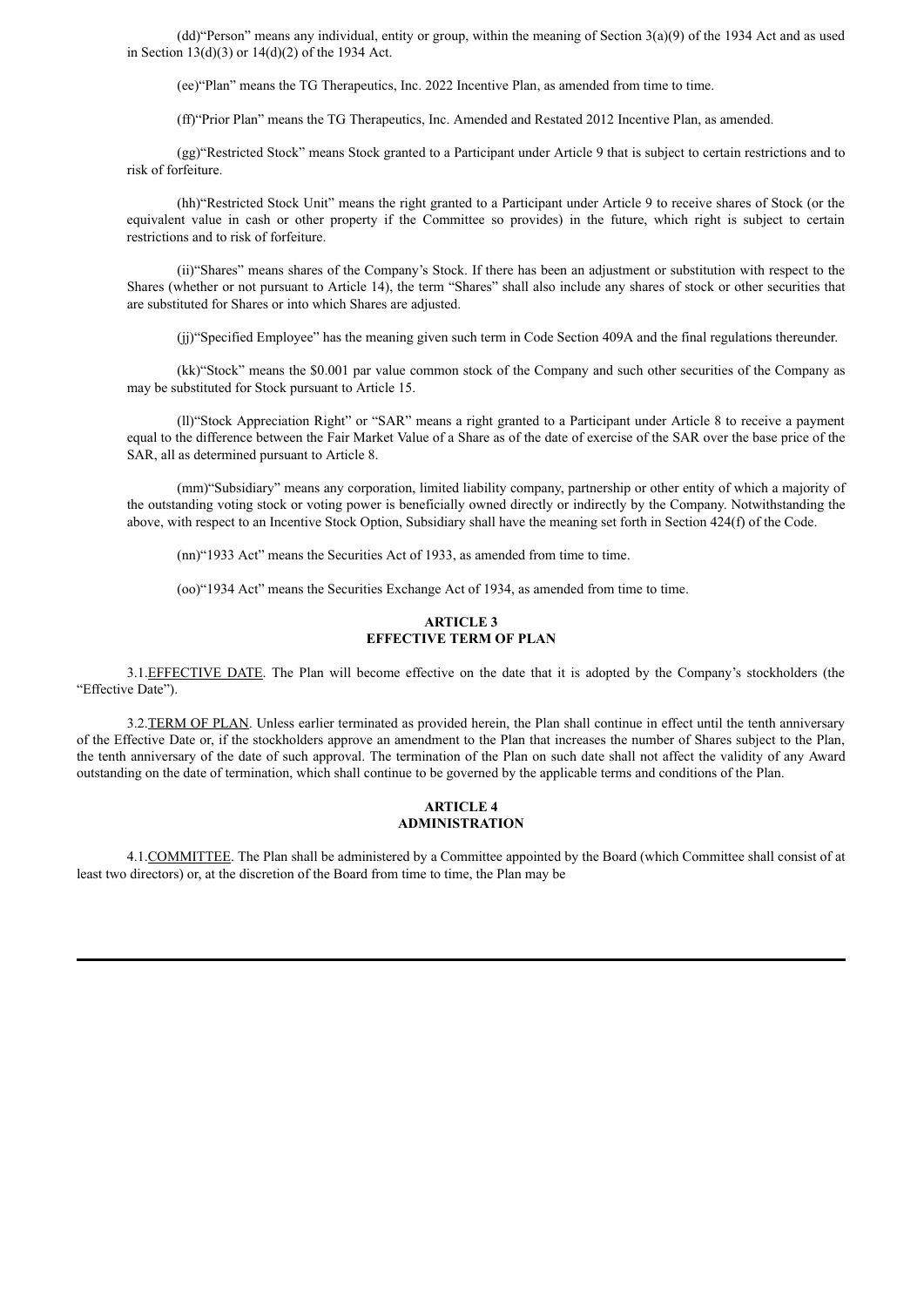administered by the Board. Any director appointed to serve on the Committee who is not an Independent Director shall abstain from participating in any decision to make or administer Awards that are made to Eligible Participants who at the time of consideration for such Award are persons subject to the short-swing profit rules of Section 16 of the 1934 Act. However, the mere fact that a Committee member shall fail to qualify as an Independent Director or shall fail to abstain from such action shall not invalidate any Award made by the Committee which Award is otherwise validly made under the Plan. The members of the Committee shall be appointed by, and may be changed at any time and from time to time in the discretion of, the Board. Unless and until changed by the Board, the Compensation Committee of the Board is designated as the Committee to administer the Plan. The Board may reserve to itself any or all of the authority and responsibility of the Committee under the Plan or may act as administrator of the Plan for any and all purposes. To the extent the Board has reserved any authority and responsibility or during any time that the Board is acting as administrator of the Plan, it shall have all the powers and protections of the Committee hereunder, and any reference herein to the Committee (other than in this Section 4.1) shall include the Board. To the extent any action of the Board under the Plan conflicts with actions taken by the Committee, the actions of the Board shall control.

4.2.ACTION AND INTERPRETATIONS BY THE COMMITTEE. For purposes of administering the Plan, the Committee may from time to time adopt rules, regulations, guidelines and procedures for carrying out the provisions and purposes of the Plan and make such other determinations, not inconsistent with the Plan, as the Committee may deem appropriate. The Committee may correct any defect, supply any omission or reconcile any inconsistency in the Plan or in any Award in the manner and to the extent it deems necessary to carry out the intent of the Plan. The Committee's interpretation of the Plan, any Awards granted under the Plan, any Award Certificate and all decisions and determinations by the Committee with respect to the Plan are final, binding, and conclusive on all parties and shall be given the maximum deference permitted by applicable law. Each member of the Committee is entitled to, in good faith, rely or act upon any report or other information furnished to that member by any officer or other employee of the Company or any Affiliate, the Company's or an Affiliate's independent certified public accountants, Company counsel or any executive compensation consultant or other professional retained by the Company or the Committee to assist in the administration of the Plan. No member of the Committee will be liable for any good faith determination, act or omission in connection with the Plan or any Award.

4.3.AUTHORITY OF COMMITTEE. Except as provided in Section 4.1 hereof, the Committee has the exclusive power, authority and discretion to:

(a)grant Awards;

(b)designate Participants;

(c)determine the type or types of Awards to be granted to each Participant;

(d)determine the number of Awards to be granted and the number of Shares or dollar amount to which an Award will relate;

(e)determine the terms and conditions of any Award granted under the Plan;

(f)prescribe the form of each Award Certificate, which need not be identical for each Participant;

(g)decide all other matters that must be determined in connection with an Award;

(h)establish, adopt or revise any rules, regulations, guidelines or procedures as it may deem necessary or advisable to administer the Plan;

(i)make all other decisions and determinations that may be required under the Plan or as the Committee deems necessary or advisable to administer the Plan;

(j)amend the Plan or any Award Certificate as provided herein; and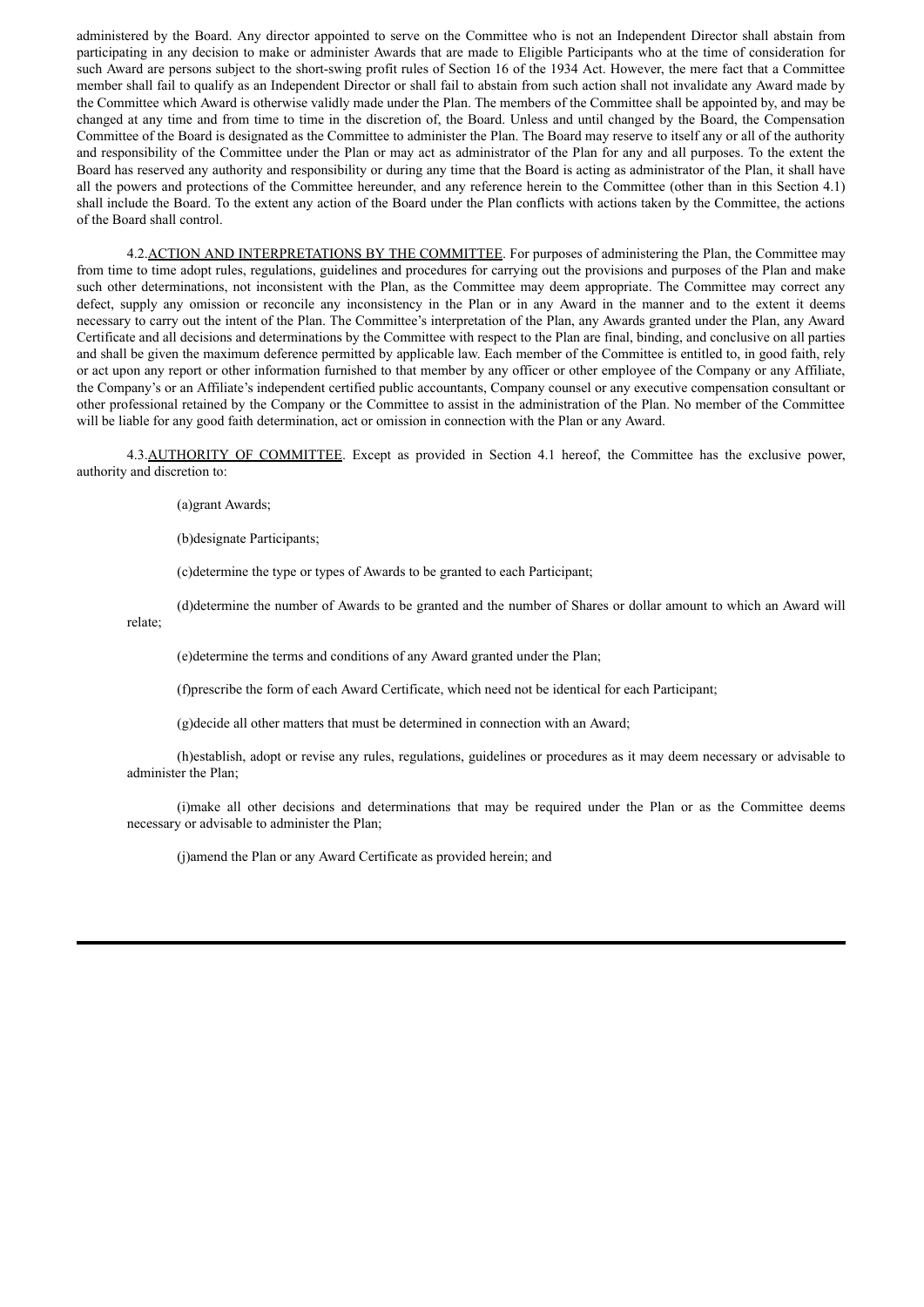(k)adopt such modifications, procedures, and subplans as may be necessary or desirable to comply with provisions of the laws of the United States or any non-U.S. jurisdictions in which the Company or any Affiliate may operate, in order to assure the viability of the benefits of Awards granted to participants located in the United States or such other jurisdictions and to further the objectives of the Plan.

4.4.DELEGATION. The Committee may delegate to one or more of its members or to one or more officers of the Company or an Affiliate or to one or more agents or advisors such administrative duties or powers as it may deem advisable, and the Committee or any individuals to whom it has delegated duties or powers as aforesaid may employ one or more individuals to render advice with respect to any responsibility the Committee or such individuals may have under this Plan. In addition, the Committee may, by resolution, expressly delegate to one or more of its members or to one or more officers of the Company, the authority, within specified parameters as to the number and terms of Awards, to (i) designate officers and/or employees of the Company or any of its Affiliates to be recipients of Awards under the Plan, and (ii) to determine the number of such Awards to be received by any such Participants; provided, however, that such delegation of duties and responsibilities may not be made with respect to the grant of Awards to eligible participants who are subject to Section 16(a) of the 1934 Act at the Grant Date. The acts of such delegates shall be treated hereunder as acts of the Committee and such delegates shall report regularly to the Committee regarding the delegated duties and responsibilities and any Awards so granted.

4.5.INDEMNIFICATION. Each person who is or shall have been a member of the Committee, or of the Board, or an officer of the Company to whom authority was delegated in accordance with this Article 4, shall be indemnified and held harmless by the Company against and from any loss, cost, liability, or expense that may be imposed upon or reasonably incurred by him or her in connection with or resulting from any claim, action, suit, or proceeding to which he or she may be a party or in which he or she may be involved by reason of any action taken or failure to act under the Plan and against and from any and all amounts paid by him or her in settlement thereof, with the Company's approval, or paid by him or her in satisfaction of any judgment in any such action, suit, or proceeding against him or her, provided he or she shall give the Company an opportunity, at its own expense, to handle and defend the same before he or she undertakes to handle and defend it on his or her own behalf, unless such loss, cost, liability, or expense is a result of his or her own willful misconduct or except as expressly provided by statute. The foregoing right of indemnification shall not be exclusive of any other rights of indemnification to which such persons may be entitled under the Company's Amended and Restated Certificate of Incorporation, as amended from time to time, or Amended and Restated Bylaws, as amended from time to time, as a matter of law, or otherwise, or any power that the Company may have to indemnify them or hold them harmless.

## **ARTICLE 5 SHARES SUBJECT TO THE PLAN**

5.1.NUMBER OF SHARES. Subject to adjustment as provided in Sections 5.2 and Section 14.1, the aggregate number of Shares reserved and available for issuance pursuant to Awards granted under the Plan shall be 17 million, provided that not more than 10 million of such Shares may be issued pursuant to Full-Value Awards. The maximum number of Shares that may be issued upon exercise of Incentive Stock Options granted under the Plan shall be 17 million. If our stockholders approve the 2022 Incentive Plan, beginning at the Effective Date, all future equity grants to the Company's employees, officers, directors and consultants will be made from the 2022 Incentive Plan, and the Company will not grant any additional awards under the Prior Plan. If the Stockholders do not approve the 2022 Incentive Plan, the Company will continue granting awards under the Prior Plan.

5.2.SHARE COUNTING. Shares covered by an Award shall be subtracted from the Plan share reserve as of the Grant Date, but shall be added back to the Plan share reserve in accordance with this Section 5.2.

(a)To the extent that all or a portion of an Award is canceled, terminates, expires, is forfeited or lapses for any reason, including by reason of failure to meet time-based and/or performance-based vesting requirements, any unissued or forfeited Shares originally subject to the Award will be added back to the Plan share reserve and again be available for issuance pursuant to Awards granted under the Plan.

(b)Shares subject to Awards settled in cash will be added back to the Plan share reserve and again be available for issuance pursuant to Awards granted under the Plan.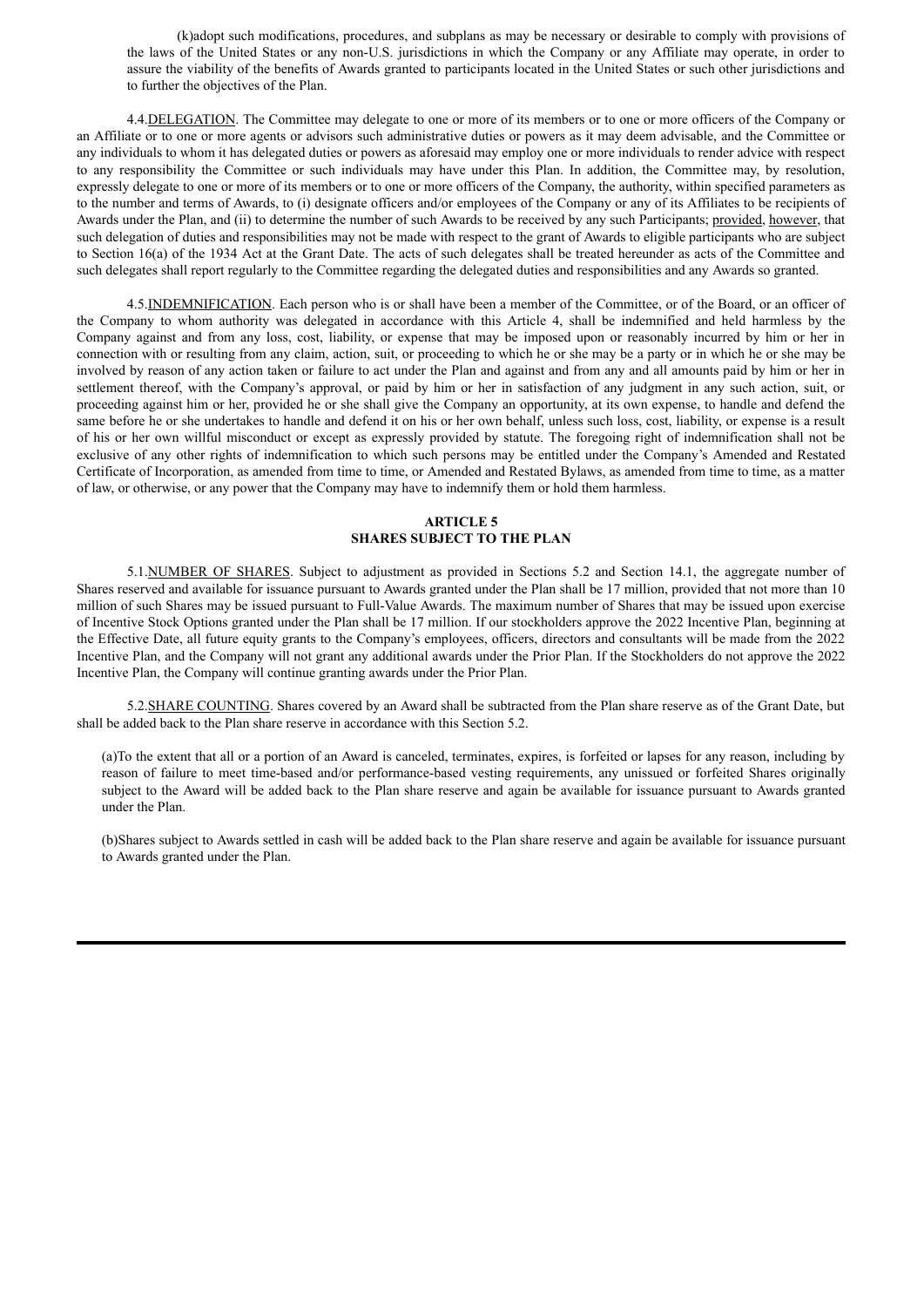(c)The full number of Shares subject to an Option shall count against the number of Shares remaining available for issuance pursuant to Awards made under the Plan, even if the exercise price of an Option is satisfied through net-settlement or by delivering Shares to the Company (by either actual delivery or attestation).

(d)The full number of Shares subject to a SAR that is settled in Shares shall count against the number of Shares remaining available for issuance pursuant to Awards made under the Plan (rather than the net number of Shares actually delivered upon exercise).

(e)Shares withheld from an Award to satisfy tax withholding requirements shall count against the number of Shares remaining available for issuance pursuant to Awards granted under the Plan, and Shares delivered by a participant to satisfy tax withholding requirements shall not be added to the Plan share reserve.

(f)Shares repurchased by the Company on the open market with the proceeds of an Option exercise shall not be added to the Plan share reserve.

(g)Substitute Awards granted pursuant to Section 13.9 of the Plan shall not count against the Shares otherwise available for issuance under the Plan under Section 5.1.

(h)Subject to applicable Exchange requirements, shares available under a stockholder-approved plan of a company acquired by the Company (as appropriately adjusted to Shares to reflect the transaction) may be issued under the Plan pursuant to Awards granted to individuals who were not employees of the Company or its Affiliates immediately before such transaction and will not count against the share limitations specified in Section 5.1.

5.3.STOCK DISTRIBUTED. Any Stock distributed pursuant to an Award may consist, in whole or in part, of authorized and unissued Stock, treasury Stock or Stock purchased on the open market.

### **ARTICLE 6 ELIGIBILITY**

6.1.GENERAL. Awards may be granted only to Eligible Participants. Incentive Stock Options may be granted only to Eligible Participants who are employees of the Company or a Parent or Subsidiary as defined in Section 424(e) and (f) of the Code. Eligible Participants who are service providers to an Affiliate may be granted Options or SARs under this Plan only if the Affiliate qualifies as an "eligible issuer of service recipient stock" within the meaning of Treas. Reg. Section  $1.409A-1(b)(5)(iii)(E)$  of the final regulations under Code Section 409A.

## **ARTICLE 7 STOCK OPTIONS**

7.1.GENERAL. The Committee is authorized to grant Options to Participants on the following terms and conditions:

(a)EXERCISE PRICE. The exercise price per Share under an Option shall be determined by the Committee, provided that the exercise price for any Option (other than an Option issued as a substitute Award pursuant to Section 13.9) shall not be less than the Fair Market Value as of the Grant Date.

(b)PROHIBITION ON REPRICING. Except as otherwise provided in Article 14, without the prior approval of stockholders of the Company: (i) the exercise price of an Option may not be reduced, directly or indirectly, (ii) an Option may not be cancelled or surrendered in exchange for Options, SARs or other Awards with an exercise or base price that is less than the exercise price of the original Option, (iii) an Option may not be cancelled or surrendered in exchange for other Awards if the current Fair Market Value of the Shares underlying the Option is lower than the exercise price per share of the Option, and (iv) an Option may not be cancelled or surrendered for value (in cash or otherwise) from a Participant if the current Fair Market Value of the Shares underlying the Option is lower than the exercise price per share of the Option.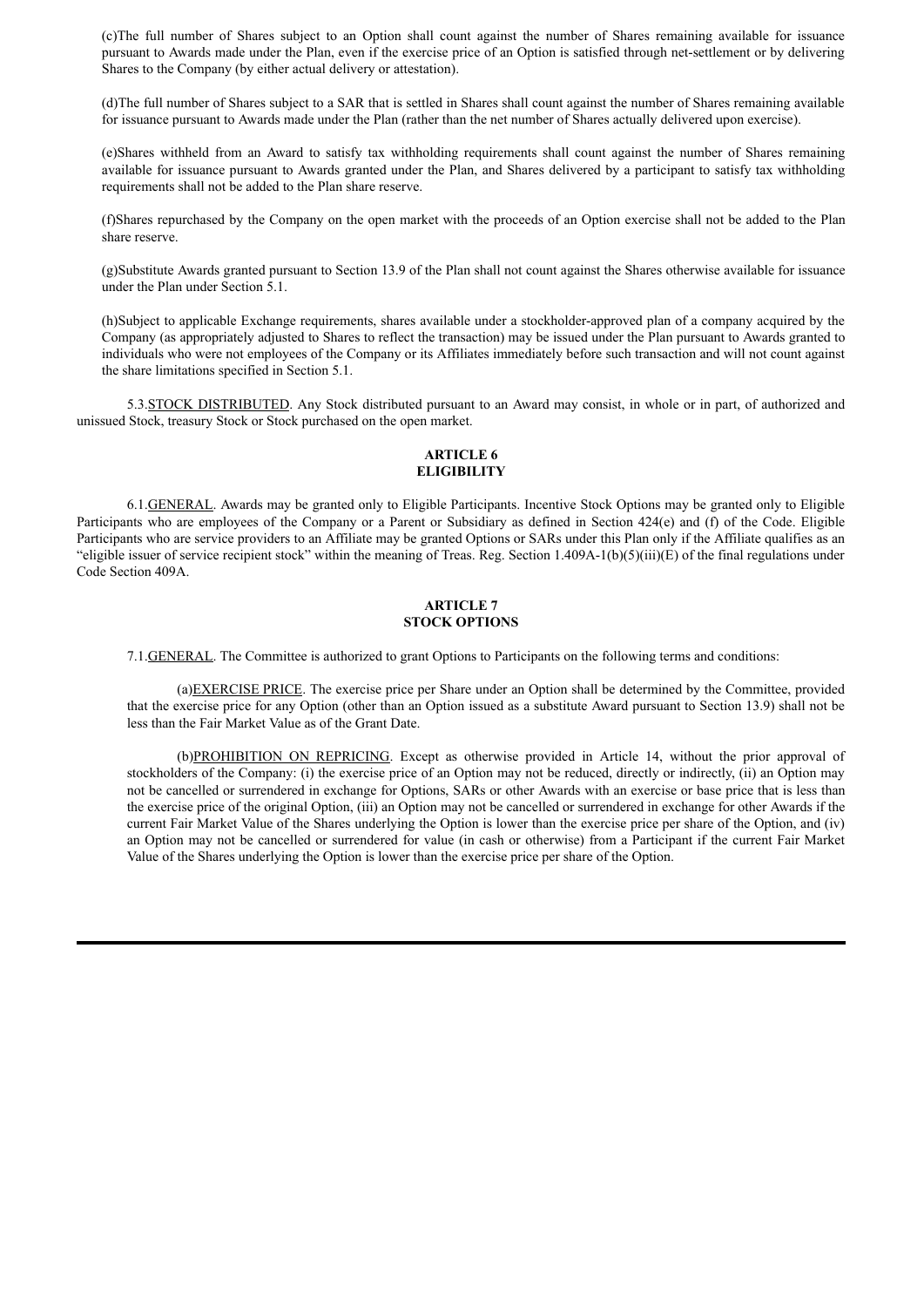(c)TIME AND CONDITIONS OF EXERCISE. The Committee shall determine the time or times at which an Option may be exercised in whole or in part. The Committee shall also determine the performance or other conditions, if any, that must be satisfied before all or part of an Option may be exercised or vested.

(d)PAYMENT. The Committee shall determine the methods by which the exercise price of an Option may be paid, the form of payment, and the methods by which Shares shall be delivered or deemed to be delivered to Participants. As determined by the Committee at or after the Grant Date, payment of the exercise price of an Option may be made, in whole or in part, in the form of (i) cash or cash equivalents, (ii) delivery (by either actual delivery or attestation) of previously-acquired Shares based on the Fair Market Value of the Shares on the date the Option is exercised, (iii) withholding of Shares from the Option based on the Fair Market Value of the Shares on the date the Option is exercised, (iv) broker-assisted market sales, or (iv) any other "cashless exercise" arrangement.

(e)EXERCISE TERM. Except for Nonstatutory Options granted to Participants outside the United States, no Option granted under the Plan shall be exercisable for more than ten years from the Grant Date.

(f)NO DEFERRAL FEATURE. No Option shall provide for any feature for the deferral of compensation other than the deferral of recognition of income until the exercise or disposition of the Option.

(g)NO DIVIDEND EQUIVALENTS. No Option shall provide for Dividend Equivalents.

7.2.INCENTIVE STOCK OPTIONS. The terms of any Incentive Stock Options granted under the Plan must comply with the requirements of Section 422 of the Code. Without limiting the foregoing, any Incentive Stock Option granted to a Participant who at the Grant Date owns more than 10% of the voting power of all classes of shares of the Company must have an exercise price per Share of not less than 110% of the Fair Market Value per Share on the Grant Date and an Option term of not more than five years. If all of the requirements of Section 422 of the Code (including the above) are not met, the Option shall automatically become a Nonstatutory Stock Option.

## **ARTICLE 8 STOCK APPRECIATION RIGHTS**

8.1.GRANT OF STOCK APPRECIATION RIGHTS. The Committee is authorized to grant Stock Appreciation Rights to Participants on the following terms and conditions:

(a)RIGHT TO PAYMENT. Upon the exercise of a SAR, the Participant has the right to receive, for each Share with respect to which the SAR is being exercised, the excess, if any, of:

(1)The Fair Market Value of one Share on the date of exercise; over

(2)The base price of the SAR as determined by the Committee and set forth in the Award Certificate, which shall not be less than the Fair Market Value of one Share on the Grant Date.

(b)PROHIBITION ON REPRICING. Except as otherwise provided in Article 14, without the prior approval of stockholders of the Company: (i) the base price of a SAR may not be reduced, directly or indirectly, (ii) a SAR may not be cancelled or surrendered in exchange for Options, SARs or other Awards with an exercise or base price that is less than the base price of the original SAR, (iii) a SAR may not be cancelled or surrendered in exchange for other Awards if the current Fair Market Value of the Shares underlying the SAR is lower than the base price per share of the SAR, and (iv) a SAR may not be cancelled or surrendered for value (in cash or otherwise) from a Participant if the current Fair Market Value of the Shares underlying the SAR is lower than the base price per share of the SAR.

(c)TIME AND CONDITIONS OF EXERCISE. The Committee shall determine the time or times at which a SAR may be exercised in whole or in part. Except for SARs granted to Participants outside the United States, no SAR shall be exercisable for more than ten years from the Grant Date.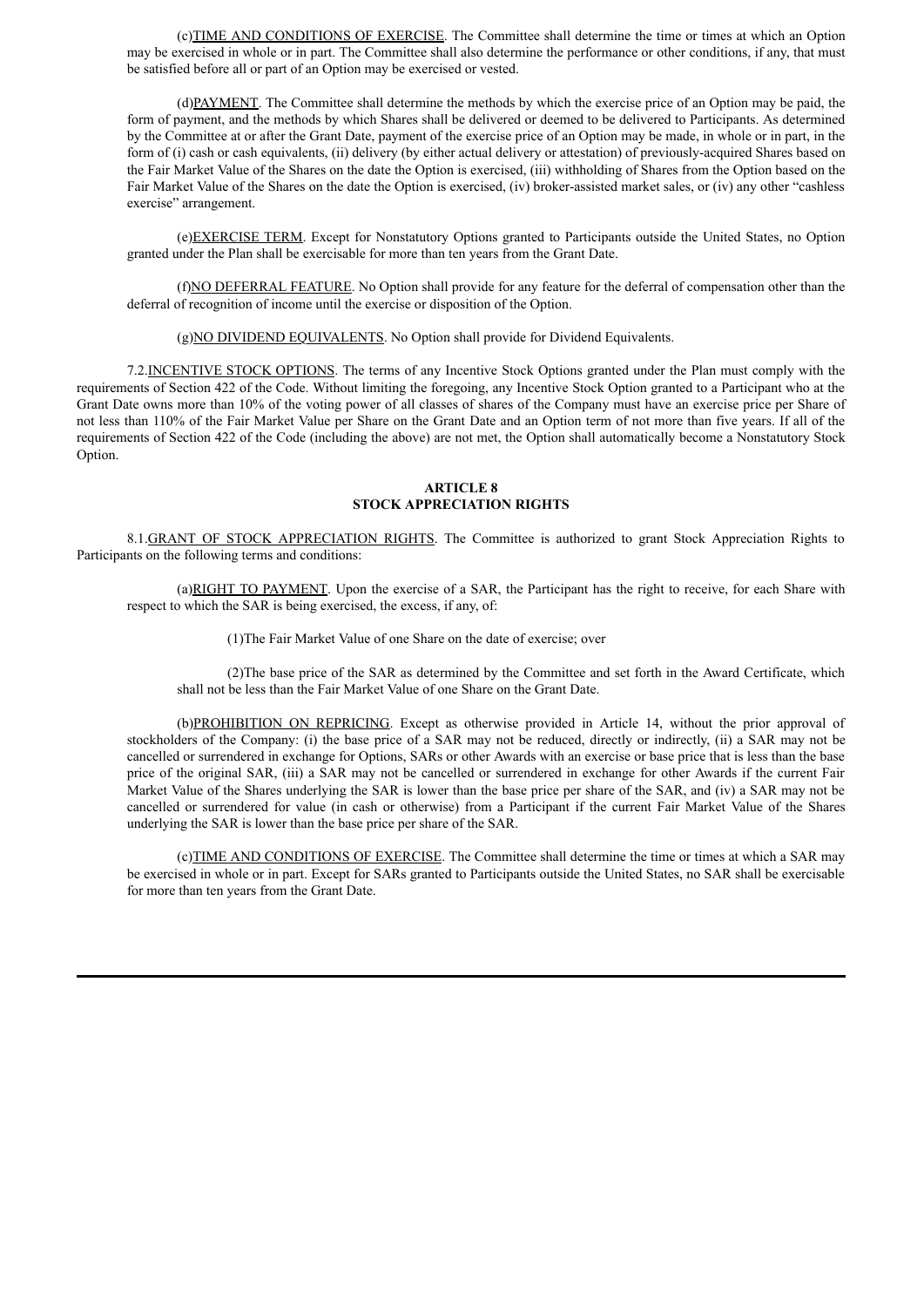(d)NO DEFERRAL FEATURE. No SAR shall provide for any feature for the deferral of compensation other than the deferral of recognition of income until the exercise or disposition of the SAR.

(e)NO DIVIDEND EQUIVALENTS. No SAR shall provide for Dividend Equivalents.

## **ARTICLE 9 RESTRICTED STOCK AND STOCK UNITS**

9.1.GRANT OF RESTRICTED STOCK AND STOCK UNITS . The Committee is authorized to make Awards of Restricted Stock, Restricted Stock Units or Deferred Stock Units to Participants in such amounts and subject to such terms and conditions as may be selected by the Committee. An Award of Restricted Stock, Restricted Stock Units or Deferred Stock Units shall be evidenced by an Award Certificate setting forth the terms, conditions, and restrictions applicable to the Award.

9.2.ISSUANCE AND RESTRICTIONS. Restricted Stock, Restricted Stock Units or Deferred Stock Units shall be subject to such restrictions on transferability and other restrictions as the Committee may impose (including, for example, limitations on the right to vote Restricted Stock or the right to receive dividends on the Restricted Stock). These restrictions may lapse separately or in combination at such times, under such circumstances, in such installments, upon the satisfaction of performance goals or otherwise, as the Committee determines at the time of the grant of the Award or thereafter. Except as otherwise provided in an Award Certificate or any special Plan document governing an Award, a Participant shall have none of the rights of a stockholder with respect to Restricted Stock Units or Deferred Stock Units until such time as Shares of Stock are paid in settlement of such Awards.

9.3DIVIDENDS ON RESTRICTED STOCK. In the case of Restricted Stock, the Committee may provide that ordinary cash dividends declared on the Shares before they are vested (i) will be forfeited, (ii) will be deemed to have been reinvested in additional Shares or otherwise reinvested (subject to Share availability under Section 5.1 hereof) and subject to the same vesting provisions as provided for the host Award, or (iii) will be credited by the Company to an account for the Participant and accumulated without interest until the date on which the host Award becomes vested, and any dividends accrued with respect to forfeited Restricted Stock will be reconveyed to the Company without further consideration or any act or action by the Participant. In no event shall dividends be paid or distributed until the vesting restrictions of the underlying Award lapse.

9.4.FORFEITURE. Subject to the terms of the Award Certificate and except as otherwise determined by the Committee at the time of the grant of the Award or thereafter, upon termination of Continuous Service during the applicable restriction period or upon failure to satisfy a performance goal during the applicable restriction period, Restricted Stock or Restricted Stock Units that are at that time subject to restrictions shall be forfeited.

9.5.DELIVERY OF RESTRICTED STOCK. Shares of Restricted Stock shall be delivered to the Participant at the Grant Date either by book-entry registration or by delivering to the Participant, or a custodian or escrow agent (including, without limitation, the Company or one or more of its employees) designated by the Committee, a stock certificate or certificates registered in the name of the Participant. If physical certificates representing shares of Restricted Stock are registered in the name of the Participant, such certificates must bear an appropriate legend referring to the terms, conditions, and restrictions applicable to such Restricted Stock.

### **ARTICLE 10 PERFORMANCE AWARDS**

10.1.GRANT OF PERFORMANCE AWARDS. The Committee is authorized to grant any Award under this Plan, including cash-based Awards, with performance-based vesting criteria, on such terms and conditions as may be selected by the Committee. Any such Awards with performance-based vesting criteria are referred to herein as Performance Awards. The Committee shall have the complete discretion to determine the number of Performance Awards granted to each Participant and to designate the provisions of such Performance Awards as provided in Section 4.3. Any Dividend Equivalents granted with respect to a Performance Award shall be subject to Section 11.1.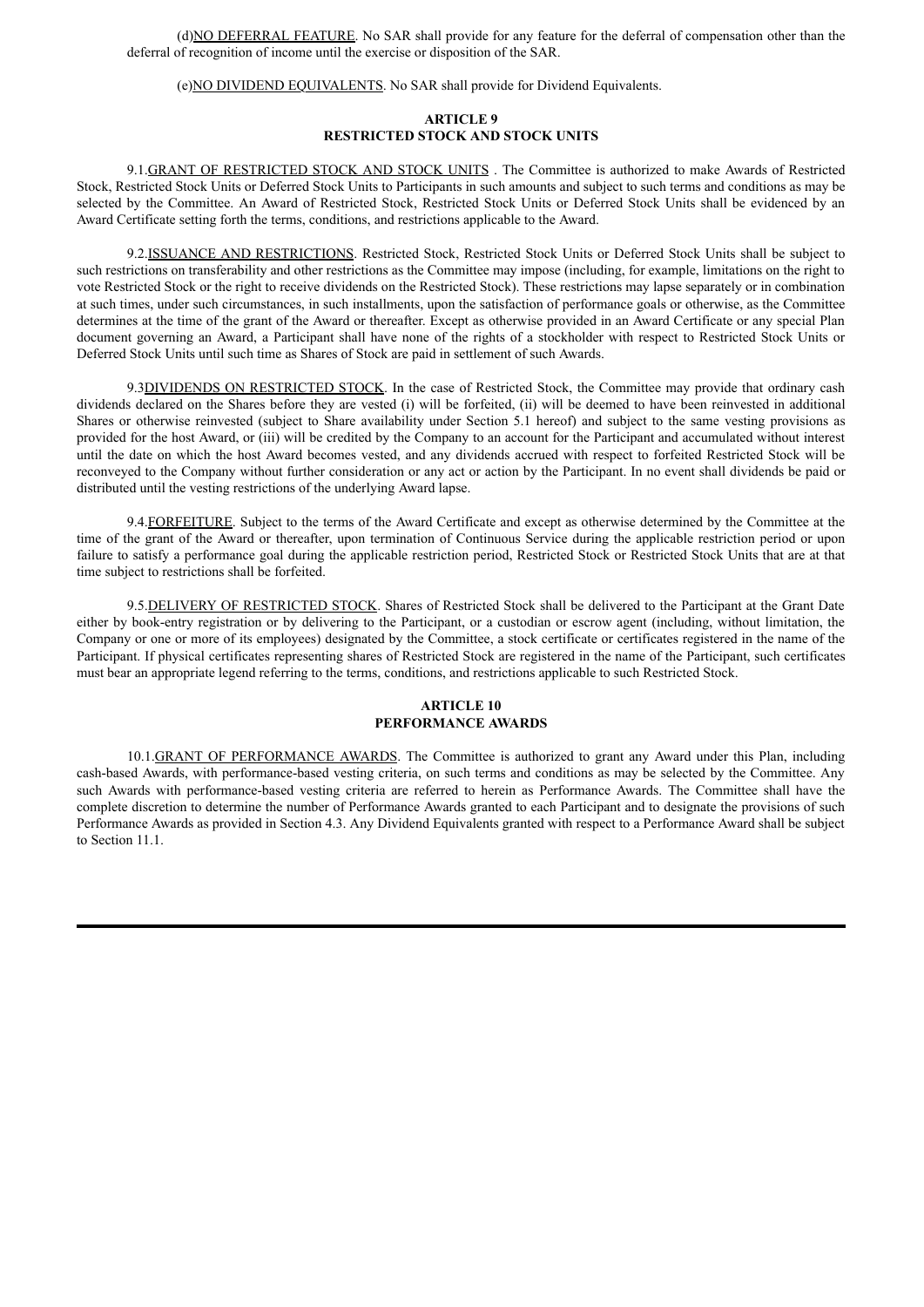10.2.PERFORMANCE GOALS. The Committee may establish performance goals for Performance Awards which may be based on any criteria selected by the Committee. Such performance goals may be described in terms of Company-wide objectives or in terms of objectives that relate to the performance of the Participant, an Affiliate or a division, region, department or function within the Company or an Affiliate. If the Committee determines that a change in the business, operations, corporate structure or capital structure of the Company or the manner in which the Company or an Affiliate conducts its business, or other events or circumstances render performance goals to be unsuitable, the Committee may modify such performance goals in whole or in part, as the Committee deems appropriate. If a Participant is promoted, demoted or transferred to a different business unit or function during a performance period, the Committee may determine that the performance goals or performance period are no longer appropriate and may (i) adjust, change or eliminate the performance goals or the applicable performance period as it deems appropriate to make such goals and period comparable to the initial goals and period, or (ii) make a cash payment to the participant in an amount determined by the Committee.

## **ARTICLE 11 DIVIDEND EQUIVALENTS**

11.1.GRANT OF DIVIDEND EQUIVALENTS. The Committee is authorized to grant Dividend Equivalents with respect to Full-Value Awards granted hereunder, subject to such terms and conditions as may be selected by the Committee. Dividend Equivalents shall entitle the Participant to receive payments equal to ordinary cash dividends with respect to all or a portion of the number of Shares subject to a Full-Value Award, as determined by the Committee. The Committee may provide that Dividend Equivalents (i) will be deemed to have been reinvested in additional Shares or otherwise reinvested (subject to Share availability under Section 5.1 hereof) and subject to the same vesting provisions as provided for the host Award, or (ii) will be credited by the Company to an account for the Participant and accumulated without interest until the date on which the host Award becomes vested, and, in either case, any Dividend Equivalents accrued with respect to forfeited Awards will be reconveyed to the Company without further consideration or any act or action by the Participant. In no event shall dividends be paid or distributed until the vesting restrictions of the underlying Award lapse.

### **ARTICLE 12 STOCK OR OTHER STOCK-BASED AWARDS**

12.1.GRANT OF STOCK OR OTHER STOCK-BASED AWARDS. The Committee is authorized, subject to limitations under applicable law, to grant to Participants such other Awards that are payable in, valued in whole or in part by reference to, or otherwise based on or related to Shares, as deemed by the Committee to be consistent with the purposes of the Plan, including without limitation Shares awarded purely as a "bonus" and not subject to any restrictions or conditions, convertible or exchangeable debt securities, other rights convertible or exchangeable into Shares, and Awards valued by reference to book value per Share (or net asset value per Share) or the value of securities of or the performance of specified Parents or Subsidiaries. The Committee shall determine the terms and conditions of such Awards. Any Dividend Equivalents granted with respect to an Award under this Section 12.1 shall be subject to Section 11.1.

### **ARTICLE 13 PROVISIONS APPLICABLE TO AWARDS**

13.1.AWARD CERTIFICATES. Each Award shall be evidenced by an Award Certificate. Each Award Certificate shall include such provisions, not inconsistent with the Plan, as may be specified by the Committee.

13.2.FORM OF PAYMENT FOR AWARDS. At the discretion of the Committee, payment of Awards may be made in cash, Stock, a combination of cash and Stock, or any other form of property as the Committee shall determine. In addition, payment of Awards may include such terms, conditions, restrictions and/or limitations, if any, as the Committee deems appropriate, including, in the case of Awards paid in the form of Stock, restrictions on transfer and forfeiture provisions. Further, payment of Awards may be made in the form of a lump sum, or in installments, as determined by the Committee.

13.3.LIMITS ON TRANSFER. No right or interest of a Participant in any unexercised or restricted Award may be pledged, encumbered, or hypothecated to or in favor of any party other than the Company or an Affiliate, or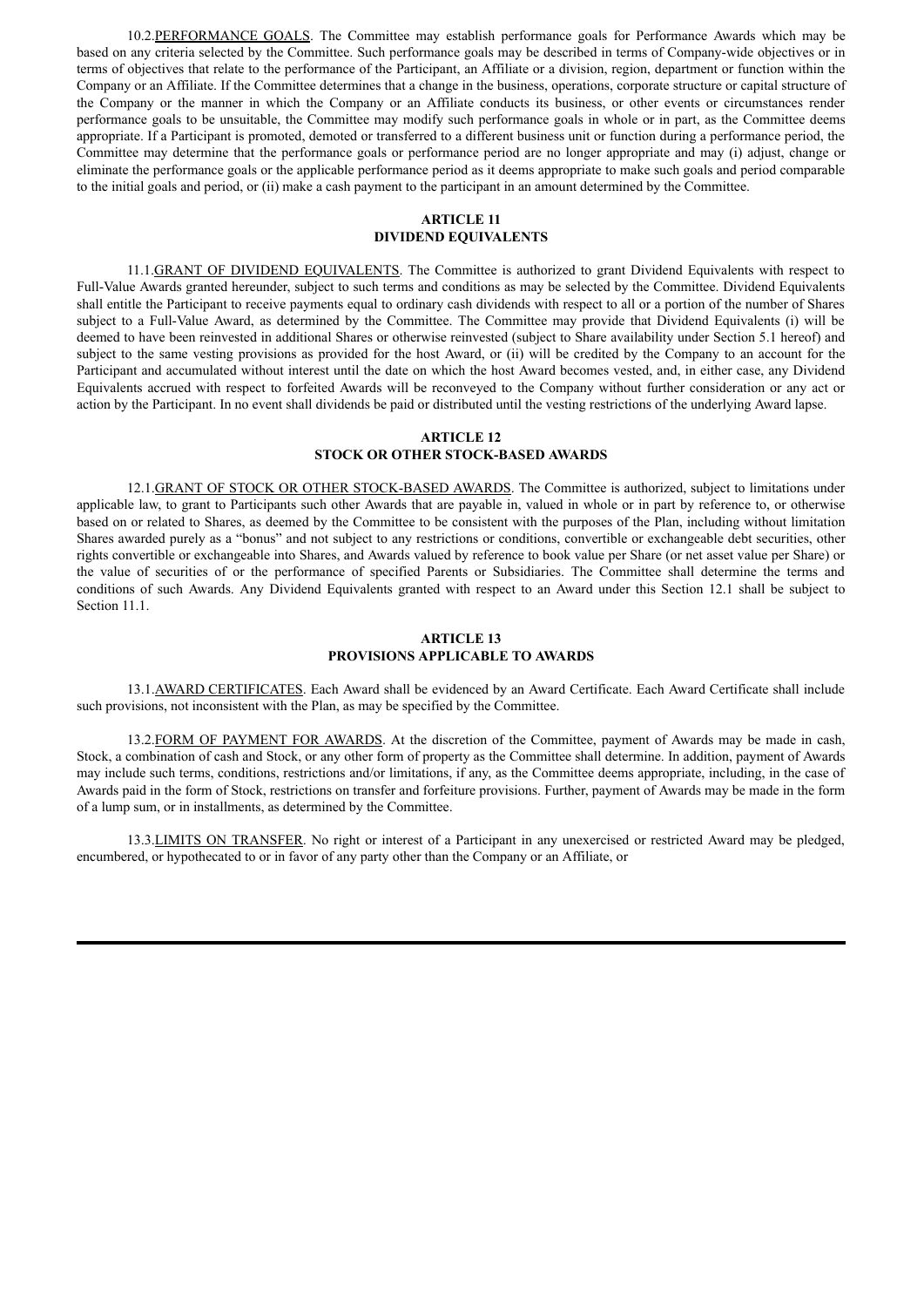shall be subject to any lien, obligation, or liability of such Participant to any other party other than the Company or an Affiliate. No unexercised or restricted Award shall be assignable or transferable by a Participant other than by will or the laws of descent and distribution; provided, however, that that Nonstatutory Stock Options may be transferred without consideration to members of a Participant's immediate family ("Immediate Family Members"), to trusts in which such Immediate Family Members have more than fifty percent (50%) of the beneficial interest, to foundations in which such Immediate Family Members (or the Participant) control the management of assets, and to any other entity (including limited partnerships and limited liability companies) in which the Immediate Family Members (or the Participant) own more than fifty percent (50%) of the voting interest; and, provided, further, that the Committee may (but need not) permit other transfers (other than transfers for value) where the Committee concludes that such transferability (i) does not result in accelerated taxation, (ii) does not cause any Option intended to be an Incentive Stock Option to fail to be described in Code Section 422(b), and (iii) is otherwise appropriate and desirable, taking into account any factors deemed relevant, including without limitation, state or federal tax or securities laws applicable to transferable Awards.

13.4.BENEFICIARIES. Notwithstanding Section 13.3, a Participant may, in the manner determined by the Committee, designate a beneficiary to exercise the rights of the Participant and to receive any distribution with respect to any Award upon the Participant's death. A beneficiary, legal guardian, legal representative, or other person claiming any rights under the Plan is subject to all terms and conditions of the Plan and any Award Certificate applicable to the Participant, except to the extent the Plan and Award Certificate otherwise provide, and to any additional restrictions deemed necessary or appropriate by the Committee. If no beneficiary has been designated or survives the Participant, any payment due to the Participant shall be made to the Participant's estate. Subject to the foregoing, a beneficiary designation may be changed or revoked by a Participant, in the manner provided by the Company, at any time provided the change or revocation is filed with the Company.

13.5.STOCK TRADING RESTRICTIONS. All Stock issuable under the Plan is subject to any stop-transfer orders and other restrictions as the Committee deems necessary or advisable to comply with federal or state securities laws, rules and regulations and the rules of any Exchange or automated quotation system on which the Stock is listed, quoted, or traded. The Committee may place legends on any Stock certificate or issue instructions to the transfer agent to reference restrictions applicable to the Stock.

13.6.EFFECT OF A CHANGE IN CONTROL. The provisions of this Section 13.6 shall apply in the case of a Change in Control, unless otherwise provided in the Award Certificate or any special Plan document or separate agreement with a Participant governing an Award.

(a)Awards Assumed or Substituted by Surviving Entity. With respect to Awards assumed by the Surviving Entity or otherwise equitably converted or substituted in connection with a Change in Control: if within two years after the effective date of the Change in Control, a Participant's employment is terminated without Cause or the Participant resigns for Good Reason, then (i) all of that Participant's outstanding Options, SARs and other Awards in the nature of rights that may be exercised shall become fully exercisable, (ii) all time-based vesting restrictions on his or her outstanding Awards shall lapse, and (iii) the payout level under all of that Participant's performance-based Awards that were outstanding immediately prior to effective time of the Change in Control shall be determined and deemed to have been earned as of the date of termination based upon an assumed achievement of all relevant performance goals at the "target" level, and there shall be a prorata payout to such Participant within thirty (30) days following the date of termination of employment (unless a later date is required by Section 16.3 hereof), based upon the length of time within the performance period that has elapsed prior to the date of termination of employment. With regard to each Award, a Participant shall not be considered to have resigned for Good Reason unless either (i) the Award Certificate includes such provision or (ii) the Participant is party to an employment, severance or similar agreement with the Company or an Affiliate that includes provisions in which the Participant is permitted to resign for Good Reason. Any Awards shall thereafter continue or lapse in accordance with the other provisions of the Plan and the Award Certificate. To the extent that this provision causes Incentive Stock Options to exceed the dollar limitation set forth in Code Section 422(d), the excess Options shall be deemed to be Nonstatutory Stock Options.

(b)Awards not Assumed or Substituted by Surviving Entity. Upon the occurrence of a Change in Control, and except with respect to any Awards assumed by the Surviving Entity or otherwise equitably converted or substituted in connection with the Change in Control in a manner approved by the Committee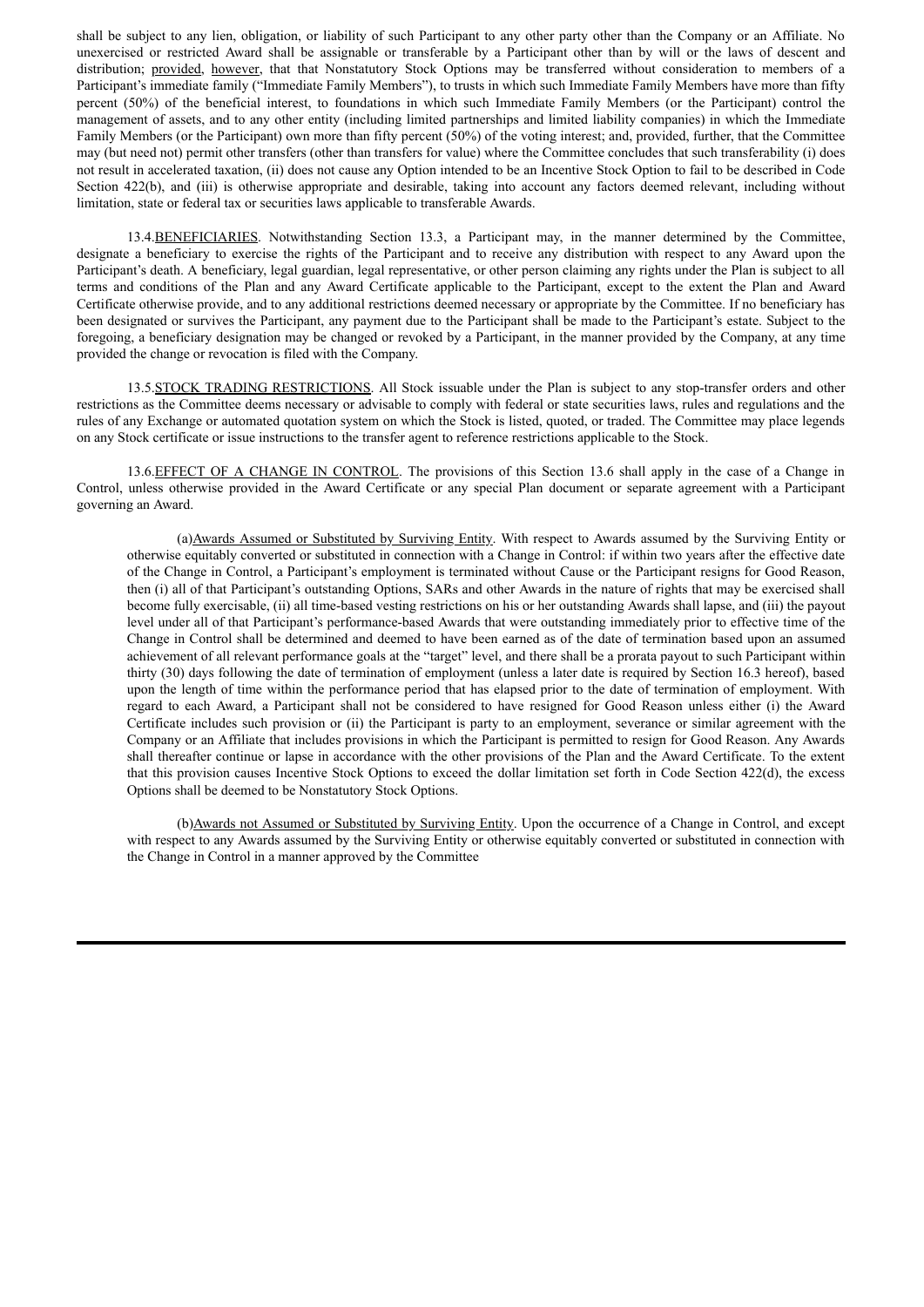or the Board: (i) outstanding Options, SARs, and other Awards in the nature of rights that may be exercised shall become fully exercisable, (ii) time-based vesting restrictions on outstanding Awards shall lapse, and (iii) the target payout opportunities attainable under outstanding performance-based Awards shall be deemed to have been fully earned as of the effective date of the Change in Control based upon an assumed achievement of all relevant performance goals at the "target" level, and there shall be a prorata payout to Participants within thirty (30) days following the Change in Control (unless a later date is required by Section 16.3 hereof), based upon the length of time within the performance period that has elapsed prior to the Change in Control. Any Awards shall thereafter continue or lapse in accordance with the other provisions of the Plan and the Award Certificate. To the extent that this provision causes Incentive Stock Options to exceed the dollar limitation set forth in Code Section 422(d), the excess Options shall be deemed to be Nonstatutory Stock Options.

13.7.DISCRETION TO ACCELERATE AWARDS. Regardless of whether an event has occurred as described in Section 13.6 above, the Committee may in its sole discretion at any time determine that all or a portion of a Participant's Options, SARs, and other Awards in the nature of rights that may be exercised shall become fully or partially exercisable, that all or a part of the time-based vesting restrictions on all or a portion of the outstanding Awards shall lapse, and/or that any performance-based criteria with respect to any Awards shall be deemed to be wholly or partially satisfied, in each case, as of such date as the Committee may, in its sole discretion, declare. The Committee may discriminate among Participants and among Awards granted to a Participant in exercising its discretion pursuant to this Section 13.7.

13.8.FORFEITURE EVENTS. Awards under the Plan shall be subject to any compensation recoupment policy that the Company may adopt from time to time that is applicable by its terms to the Participant. In addition, the Committee may specify in an Award Certificate that the Participant's rights, payments and benefits with respect to an Award shall be subject to reduction, cancellation, forfeiture or recoupment upon the occurrence of certain specified events, in addition to any otherwise applicable vesting or performance conditions of an Award. Such events may include, but shall not be limited to, (i) termination of employment for cause, (ii) violation of material Company or Affiliate policies, (iii) breach of noncompetition, confidentiality or other restrictive covenants that may apply to the Participant, (iv) other conduct by the Participant that is detrimental to the business or reputation of the Company or any Affiliate, or (v) a later determination that the vesting of, or amount realized from, a Performance Award was based on materially inaccurate financial statements or any other materially inaccurate performance metric criteria, whether or not the Participant caused or contributed to such material inaccuracy. Nothing contained herein or in any Award Certificate prohibits the Participant from: (1) reporting possible violations of federal law or regulations, including any possible securities laws violations, to any governmental agency or entity; (2) making any other disclosures that are protected under the whistleblower provisions of federal law or regulations; or (3) otherwise fully participating in any federal whistleblower programs, including but not limited to any such programs managed by the U.S. Securities and Exchange Committee.

13.9.SUBSTITUTE AWARDS. The Committee may grant Awards under the Plan in substitution for stock and stock-based awards held by employees of another entity who become employees of the Company or an Affiliate as a result of a merger or consolidation of the former employing entity with the Company or an Affiliate or the acquisition by the Company or an Affiliate of property or stock of the former employing corporation. The Committee may direct that the substitute awards be granted on such terms and conditions as the Committee considers appropriate in the circumstances.

## **ARTICLE 14 CHANGES IN CAPITAL STRUCTURE**

14.1.MANDATORY ADJUSTMENTS. In the event of a nonreciprocal transaction between the Company and its stockholders that causes the per-share value of the Stock to change (including, without limitation, any stock dividend, stock split, spin-off, rights offering, or large nonrecurring cash dividend), the authorization limits under Section 5.1 and Section 5.4 shall be adjusted proportionately, and the Committee shall make such adjustments to the Plan and Awards as it deems necessary, in its sole discretion, to prevent dilution or enlargement of rights immediately resulting from such transaction. Action by the Committee may include: (i) adjustment of the number and kind of shares that may be delivered under the Plan; (ii) adjustment of the number and kind of shares subject to outstanding Awards; (iii) adjustment of the exercise price of outstanding Awards or the measure to be used to determine the amount of the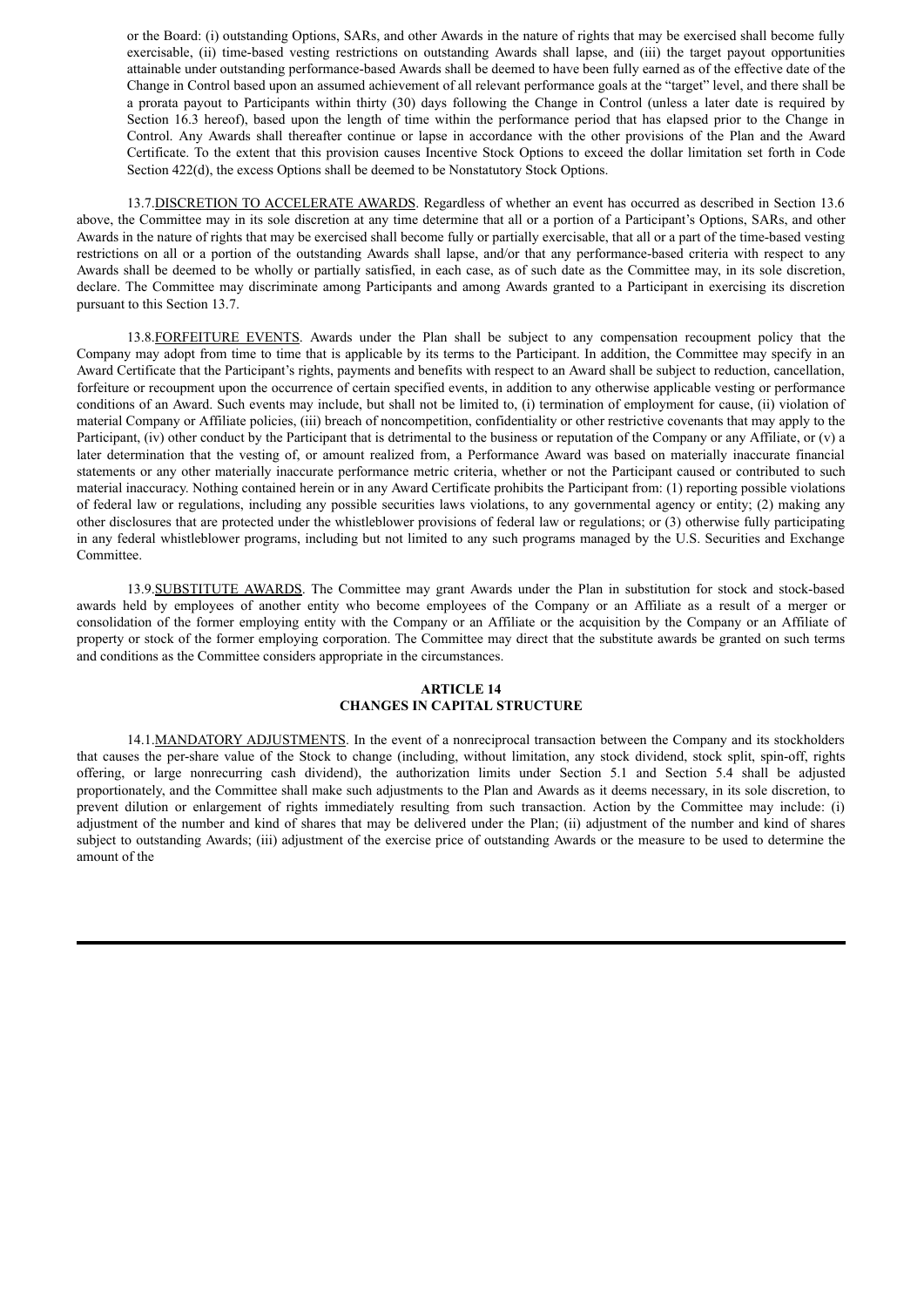benefit payable on an Award; and (iv) any other adjustments that the Committee determines to be equitable. **Notwithstanding the** foregoing, the Committee shall not make any adjustments to outstanding Options or SARs that would constitute a modification or substitution of the stock right under Treas. Reg. Section  $1.409A-1(b)(5)(v)$  that would be treated as the grant of a new stock **right or change in the form of payment for purposes of Code Section 409A.** Without limiting the foregoing, in the event of a subdivision of the outstanding Stock (stock-split), a declaration of a dividend payable in Shares, or a combination or consolidation of the outstanding Stock into a lesser number of Shares, the authorization limits under Section 5.1 and Section 5.4 shall automatically be adjusted proportionately, and the Shares then subject to each Award shall automatically, without the necessity for any additional action by the Committee, be adjusted proportionately without any change in the aggregate purchase price therefor.

14.2DISCRETIONARY ADJUSTMENTS. Upon the occurrence or in anticipation of any corporate event or transaction involving the Company (including, without limitation, any merger, reorganization, recapitalization, combination or exchange of shares, or any transaction described in Section 14.1), the Committee may, in its sole discretion, provide (i) that Awards will be settled in cash rather than Stock, (ii) that Awards will become immediately vested and non-forfeitable and exercisable (in whole or in part) and will expire after a designated period of time to the extent not then exercised, (iii) that Awards will be assumed by another party to a transaction or otherwise be equitably converted or substituted in connection with such transaction, (iv) that outstanding Awards may be settled by payment in cash or cash equivalents equal to the excess of the fair market value of the underlying Stock, as of a specified date associated with the transaction (or the per-shares transaction price), over the exercise or base price of the Award, (v) that performance targets and performance periods for Performance Awards will be modified, or (vi) any combination of the foregoing. The Committee's determination need not be uniform and may be different for different Participants whether or not such Participants are similarly situated.

14.3GENERAL. Any discretionary adjustments made pursuant to this Article 14 shall be subject to the provisions of Section 14.2. To the extent that any adjustments made pursuant to this Article 14 cause Incentive Stock Options to cease to qualify as Incentive Stock Options, such Options shall be deemed to be Nonstatutory Stock Options.

## **ARTICLE 15 AMENDMENT, MODIFICATION AND TERMINATION**

15.1.AMENDMENT, MODIFICATION AND TERMINATION. The Board or the Committee may, at any time and from time to time, amend, modify or terminate the Plan without stockholder approval; provided, however, that if an amendment to the Plan would, in the reasonable opinion of the Board or the Committee, either (i) materially increase the number of Shares available under the Plan (other than pursuant to Article 14), (ii) expand the types of awards under the Plan, (iii) materially expand the class of participants eligible to participate in the Plan, (iv) materially extend the term of the Plan, or (v) otherwise constitute a material change requiring stockholder approval under applicable laws, policies or regulations or the applicable listing or other requirements of an Exchange, then such amendment shall be subject to stockholder approval; and provided, further, that the Board or Committee may condition any other amendment or modification on the approval of stockholders of the Company for any reason, including by reason of such approval being necessary or deemed advisable (i) to comply with the listing or other requirements of an Exchange, or (ii) to satisfy any other tax, securities or other applicable laws, policies or regulations. Except as otherwise provided in Section 14.1, without the prior approval of the stockholders of the Company, the Plan may not be amended to permit: (i) the exercise price or base price of an Option or SAR to be reduced, directly or indirectly, (ii) an Option or SAR to be cancelled in exchange for cash, other Awards, or Options or SARs with an exercise or base price that is less than the exercise price or base price of the original Option or SAR, or otherwise, or (iii) the Company to repurchase an Option or SAR for value (in cash or otherwise) from a Participant if the current Fair Market Value of the Shares underlying the Option or SAR is lower than the exercise price or base price per share of the Option or SAR.

15.2.AWARDS PREVIOUSLY GRANTED. At any time and from time to time, the Committee may amend, modify or terminate any outstanding Award without approval of the Participant; provided, however:

(a)Subject to the terms of the applicable Award Certificate, such amendment, modification or termination shall not, without the Participant's consent, reduce or diminish the value of such Award determined as if the Award had been exercised, vested, cashed in or otherwise settled on the date of such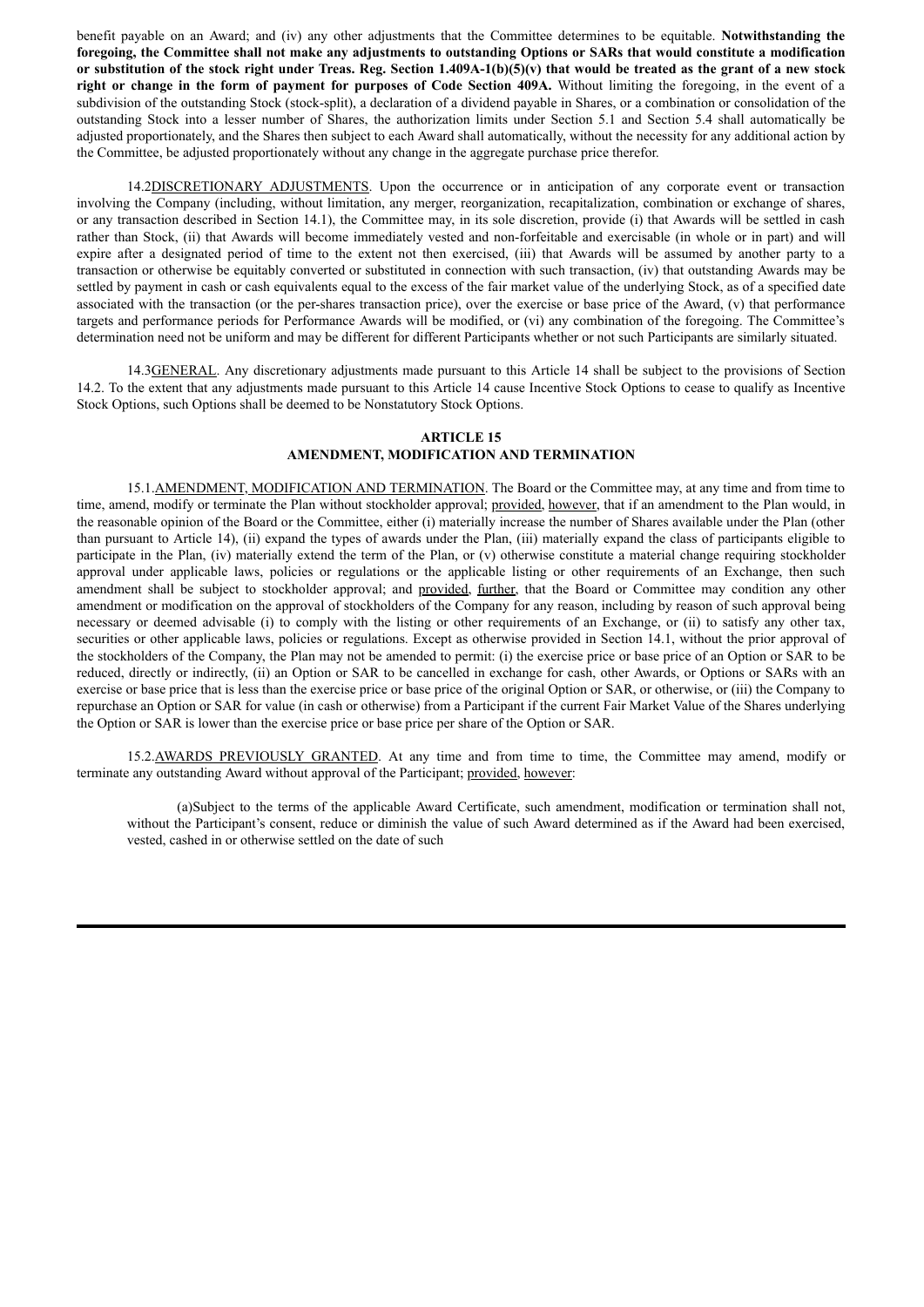amendment or termination (with the per-share value of an Option or SAR for this purpose being calculated as the excess, if any, of the Fair Market Value as of the date of such amendment or termination over the exercise or base price of such Award);

(b)Except as otherwise provided in Article 14, without the prior approval of the stockholders of the Company: (i) the exercise price or base price of an Option or SAR may not be reduced, directly or indirectly, (ii) an Option or SAR may not be cancelled in exchange for Options, SARs or other Awards with an exercise or base price that is less than the exercise price or base price of the original Option or SAR, or otherwise, and (iii) the Company may not repurchase an Option or SAR for value (in cash or otherwise) from a Participant if the current Fair Market Value of the Shares underlying the Option or SAR is lower than the exercise price or base price per share of the Option or SAR; and

(c)No termination, amendment, or modification of the Plan shall adversely affect any Award previously granted under the Plan, without the written consent of the Participant affected thereby. An outstanding Award shall not be deemed to be "adversely affected" by a Plan amendment if such amendment would not reduce or diminish the value of such Award determined as if the Award had been exercised, vested, cashed in or otherwise settled on the date of such amendment (with the per-share value of an Option or SAR for this purpose being calculated as the excess, if any, of the Fair Market Value as of the date of such amendment over the exercise or base price of such Award).

15.3.COMPLIANCE AMENDMENTS. Notwithstanding anything in the Plan or in any Award Certificate to the contrary, the Board may amend the Plan or an Award Certificate, to take effect retroactively or otherwise, as deemed necessary or advisable for the purpose of conforming the Plan or Award Certificate to any present or future law relating to plans of this or similar nature (including, but not limited to, Section 409A of the Code), and to the administrative regulations and rulings promulgated thereunder. By accepting an Award under this Plan, a Participant agrees to any amendment made pursuant to this Section 15.3 to any Award granted under the Plan without further consideration or action.

## **ARTICLE 16 GENERAL PROVISIONS**

#### 16.1.RIGHTS OF PARTICIPANTS.

- (a) No Participant or any Eligible Participant shall have any claim to be granted any Award under the Plan. Neither the Company, its Affiliates nor the Committee is obligated to treat Participants or Eligible Participants uniformly, and determinations made under the Plan may be made by the Committee selectively among Eligible Participants who receive, or are eligible to receive, Awards (whether or not such Eligible Participants are similarly situated).
- (b) Nothing in the Plan, any Award Certificate or any other document or statement made with respect to the Plan, shall interfere with or limit in any way the right of the Company or any Affiliate to terminate any Participant's employment or status as an officer, or any Participant's service as a director, at any time, nor confer upon any Participant any right to continue as an employee, officer, or director of the Company or any Affiliate, whether for the duration of a Participant's Award or otherwise.
- (c) Neither an Award nor any benefits arising under this Plan shall constitute an employment contract with the Company or any Affiliate and, accordingly, subject to Article 15, this Plan and the benefits hereunder may be terminated at any time in the sole and exclusive discretion of the Committee without giving rise to any liability on the part of the Company or any of its Affiliates.
- (d) No Award gives a Participant any of the rights of a stockholder of the Company unless and until Shares are in fact issued to such person in connection with such Award.

16.2.WITHHOLDING. The Company or any Affiliate shall have the authority and the right to deduct or withhold, or require a Participant to remit to the Company or such Affiliate, an amount sufficient to satisfy federal, state, local and foreign taxes (including the Participant's FICA obligation) required by law to be withheld with respect to any exercise, lapse of restriction or other taxable event arising as a result of the Plan. The obligations of the Company under the Plan will be conditioned on such payment or arrangements, and the Company or such Affiliate will, to the extent permitted by law, have the right to deduct any such taxes from any payment of any kind otherwise due to the Participant. Unless otherwise determined by the Committee at the time the Award is granted or thereafter, any such withholding requirement may be satisfied, in whole or in part, by withholding from the Award Shares having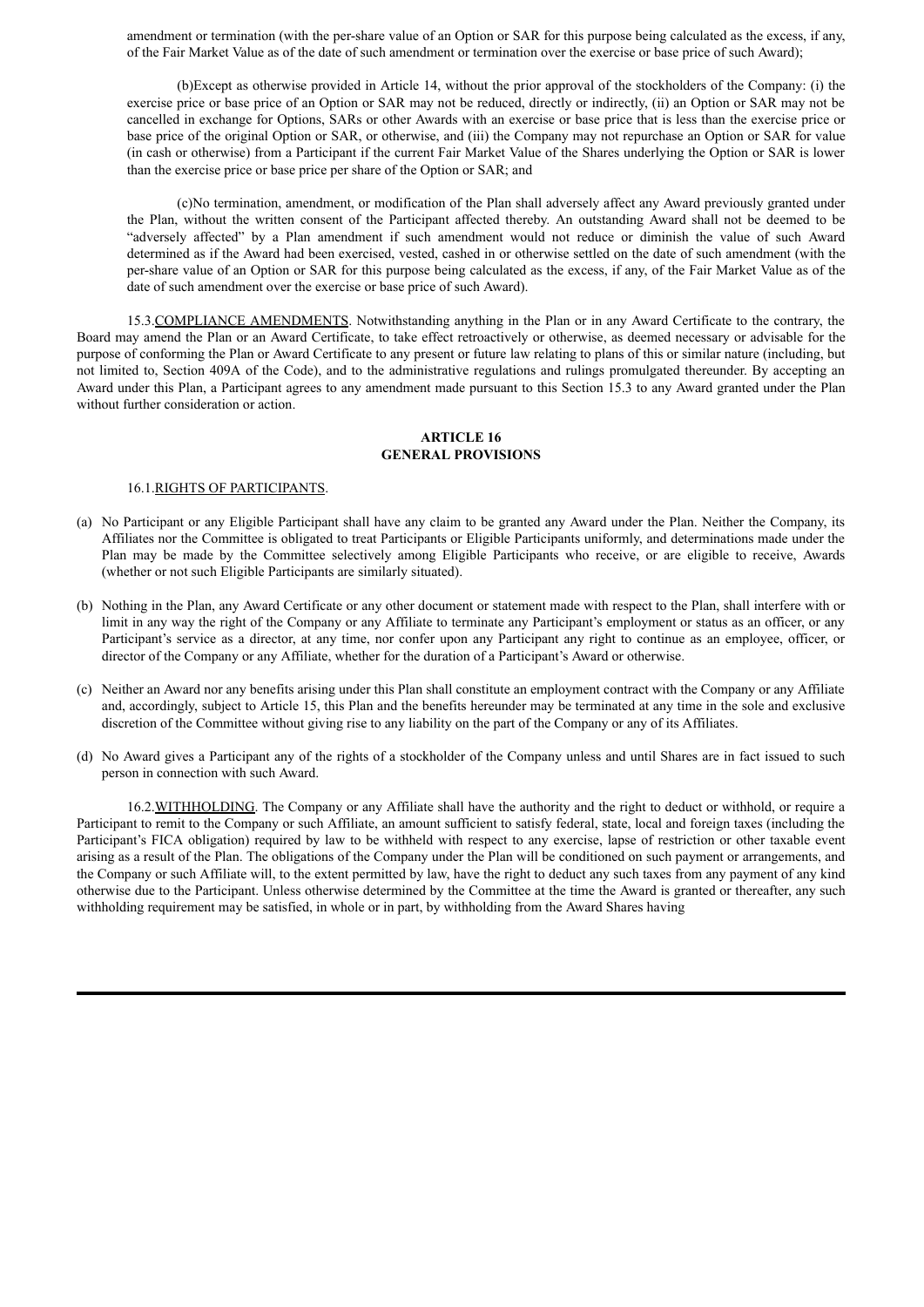a Fair Market Value on the date of withholding equal to the amount required to be withheld in accordance with applicable tax requirements, all in accordance with such procedures as the Committee approves (which procedures may permit withholding up to the maximum individual statutory rate in the applicable jurisdiction as may be permitted under then-current accounting principles to qualify for equity classification). All such elections shall be subject to any restrictions or limitations that the Committee, in its sole discretion, deems appropriate.

#### 16.3.SPECIAL PROVISIONS RELATED TO SECTION 409A OF THE CODE.

(a)General. It is intended that the payments and benefits provided under the Plan and any Award shall either be exempt from the application of, or comply with, the requirements of Section 409A of the Code. The Plan and all Award Certificates shall be construed in a manner that effects such intent. Nevertheless, the tax treatment of the benefits provided under the Plan or any Award is not warranted or guaranteed. Neither the Company, its Affiliates nor their respective directors, officers, employees or advisers (other than in his or her capacity as a Participant) shall be held liable for any taxes, interest, penalties or other monetary amounts owed by any Participant or other taxpayer as a result of the Plan or any Award.

(b)Definitional Restrictions. Notwithstanding anything in the Plan or in any Award Certificate to the contrary, to the extent that any amount or benefit that would constitute non-exempt "deferred compensation" for purposes of Section 409A of the Code ("Non-Exempt Deferred Compensation") would otherwise be payable or distributable, or a different form of payment (e.g., lump sum or installment) of such Non-Exempt Deferred Compensation would be effected, under the Plan or any Award Certificate by reason of the occurrence of a Change in Control, or the Participant's Disability or separation from service, such Non-Exempt Deferred Compensation will not be payable or distributable to the Participant, and/or such different form of payment will not be effected, by reason of such circumstance unless the circumstances giving rise to such Change in Control, Disability or separation from service meet any description or definition of "change in control event", "disability" or "separation from service", as the case may be, in Section 409A of the Code and applicable regulations (without giving effect to any elective provisions that may be available under such definition). This provision does not affect the dollar amount or prohibit the *vesting* of any Award upon a Change in Control, Disability or separation from service, however defined. If this provision prevents the payment or distribution of any amount or benefit, or the application of a different form of payment of any amount or benefit, such payment or distribution shall be made at the time and in the form that would have applied absent the non-409Aconforming event.

(c)Allocation among Possible Exemptions. If any one or more Awards granted under the Plan to a Participant could qualify for any separation pay exemption described in Treas. Reg. Section  $1.409A-1(b)(9)$ , but such Awards in the aggregate exceed the dollar limit permitted for the separation pay exemptions, the Company (acting through the CEO or the Committee, in the case of executive officers and directors, or the Head of Human Resources, in the case of Participants other than executive officers and directors) shall determine which Awards or portions thereof will be subject to such exemptions.

(d)Six-Month Delay in Certain Circumstances. Notwithstanding anything in the Plan or in any Award Certificate to the contrary, if any amount or benefit that would constitute Non-Exempt Deferred Compensation would otherwise be payable or distributable under this Plan or any Award Certificate by reason of a Participant's separation from service during a period in which the Participant is a Specified Employee, then, subject to any permissible acceleration of payment by the Committee under Treas. Reg. Section 1.409A-3(j)(4)(ii) (domestic relations order), (j)(4)(iii) (conflicts of interest), or (j)(4)(vi) (payment of employment taxes):

(i)the amount of such Non-Exempt Deferred Compensation that would otherwise be payable during the sixmonth period immediately following the Participant's separation from service will be accumulated through and paid or provided on the first day of the seventh month following the Participant's separation from service (or, if the Participant dies during such period, within 30 days after the Participant's death) (in either case, the "Required Delay Period"); and

(ii) the normal payment or distribution schedule for any remaining payments or distributions will resume at the end of the Required Delay Period.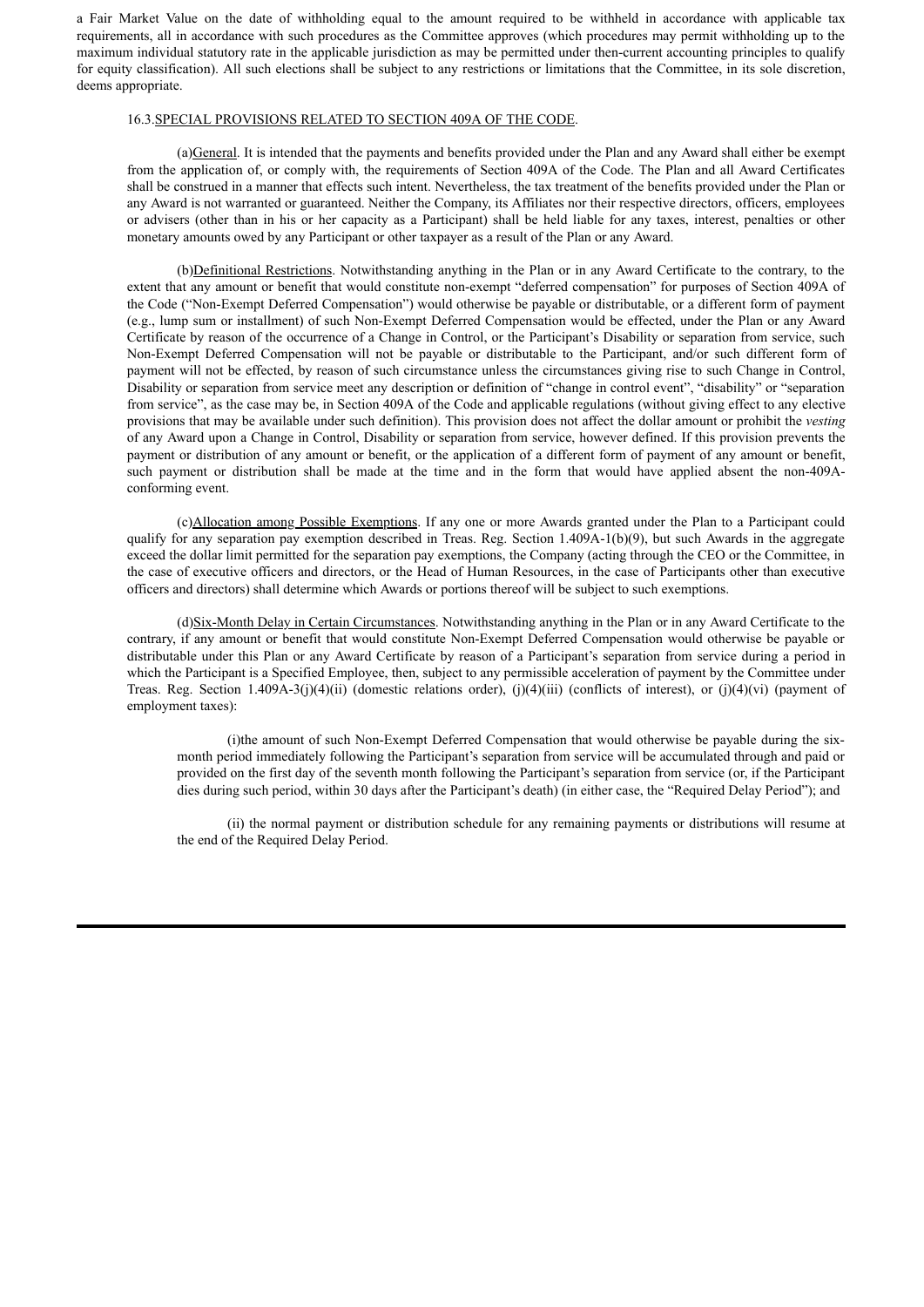(e)Installment Payments. If, pursuant to an Award, a Participant is entitled to a series of installment payments, such Participant's right to the series of installment payments shall be treated as a right to a series of separate payments and not to a single payment. For purposes of the preceding sentence, the term "series of installment payments" has the meaning provided in Treas. Reg. Section 1.409A-2(b)(2)(iii) (or any successor thereto).

(f)Timing of Release of Claims. Whenever an Award conditions a payment or benefit on the Participant's execution and non-revocation of a release of claims, such release must be executed and all revocation periods shall have expired within 60 days after the date of termination of the Participant's employment; failing which such payment or benefit shall be forfeited. If such payment or benefit is exempt from Section 409A of the Code, the Company may elect to make or commence payment at any time during such 60-day period. If such payment or benefit constitutes Non-Exempt Deferred Compensation, then, subject to subsection (d) above, (i) if such 60-day period begins and ends in a single calendar year, the Company may make or commence payment at any time during such period at its discretion, and (ii) if such 60-day period begins in one calendar year and ends in the next calendar year, the payment shall be made or commence during the second such calendar year (or any later date specified for such payment under the applicable Award), even if such signing and non-revocation of the release occur during the first such calendar year included within such 60-day period. In other words, a Participant is not permitted to influence the calendar year of payment based on the timing of signing the release.

(g)Permitted Acceleration. The Company shall have the sole authority to make any accelerated distribution permissible under Treas. Reg. Section 1.409A-3(j)(4) to Participants of deferred amounts, provided that such distribution(s) meets the requirements of Treas. Reg. Section 1.409A-3(j)(4).

16.4.UNFUNDED STATUS OF AWARDS. The Plan is intended to be an "unfunded" plan for incentive and deferred compensation. With respect to any payments not yet made to a Participant pursuant to an Award, nothing contained in the Plan or any Award Certificate shall give the Participant any rights that are greater than those of a general creditor of the Company or any Affiliate. In its sole discretion, the Committee may authorize the creation of grantor trusts or other arrangements to meet the obligations created under the Plan to deliver Shares or payments in lieu of Shares or with respect to Awards. This Plan is not intended to be subject to ERISA.

16.5.RELATIONSHIP TO OTHER BENEFITS. No payment under the Plan shall be taken into account in determining any benefits under any pension, retirement, savings, profit sharing, group insurance, welfare or benefit plan of the Company or any Affiliate unless provided otherwise in such other plan. Nothing contained in the Plan will prevent the Company from adopting other or additional compensation arrangements, subject to stockholder approval if such approval is required; and such arrangements may be either generally applicable or applicable only in specific cases.

16.6.EXPENSES. The expenses of administering the Plan shall be borne by the Company and its Affiliates.

16.7.TITLES AND HEADINGS. The titles and headings of the Sections in the Plan are for convenience of reference only, and in the event of any conflict, the text of the Plan, rather than such titles or headings, shall control.

16.8.GENDER AND NUMBER. Except where otherwise indicated by the context, any masculine term used herein also shall include the feminine; the plural shall include the singular and the singular shall include the plural.

16.9.FRACTIONAL SHARES. No fractional Shares shall be issued and the Committee shall determine, in its discretion, whether cash shall be given in lieu of fractional Shares or whether such fractional Shares shall be eliminated by rounding up or down.

### 16.10.GOVERNMENT AND OTHER REGULATIONS.

(a)Notwithstanding any other provision of the Plan, no Participant who acquires Shares pursuant to the Plan may, during any period of time that such Participant is an affiliate of the Company (within the meaning of the rules and regulations of the Securities and Exchange Commission under the 1933 Act), sell